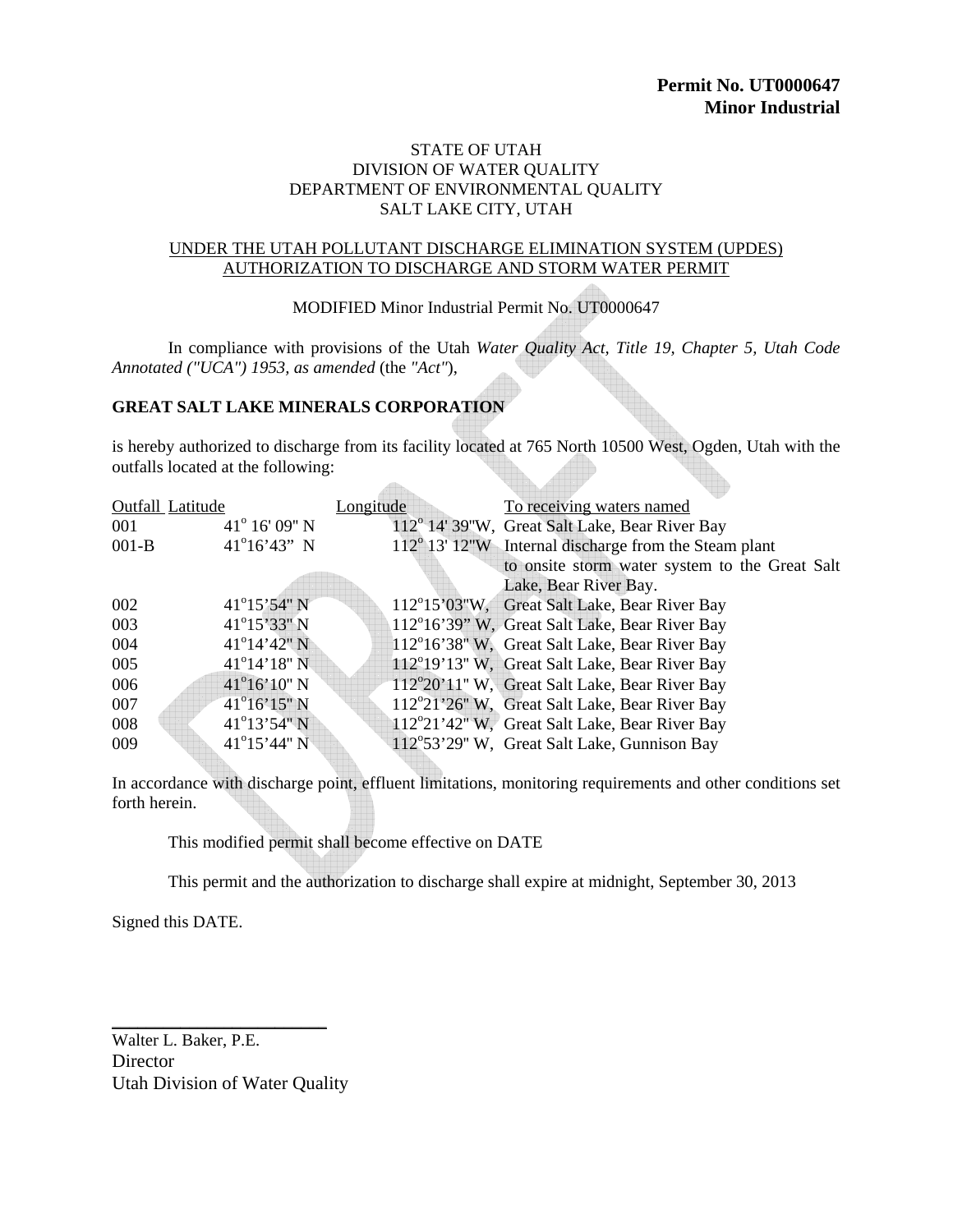| <b>Table of Contents</b> |  |
|--------------------------|--|
|--------------------------|--|

| Items of interest | Page Number |
|-------------------|-------------|
|                   |             |
|                   |             |
| B.                |             |
| C.                |             |
|                   |             |
|                   |             |
| А.                |             |
| B.                |             |
| C.                |             |
|                   |             |
|                   |             |
| А.                |             |
| В.                |             |
| $C_{\cdot}$       |             |
| D.                |             |
| Е.                |             |
| F.                |             |
| G.                |             |
| Н.                |             |
| L.                |             |
| J.                |             |
|                   |             |
|                   |             |
|                   |             |
| C.                |             |
|                   |             |
| Е.                |             |
| E.                |             |
| G.                |             |
| Н.                |             |
|                   |             |
| L.                |             |
| J.                |             |
|                   |             |
|                   |             |
|                   |             |
| В.                |             |
| C.                |             |
| D.                |             |
| Е.                |             |
| F.                |             |
| G.                |             |
| Н.                |             |
| I.                |             |
| J.                |             |
| К.                |             |
| L.                |             |
| М.                |             |
| N.                |             |
| O.                |             |
| Р.                |             |
|                   |             |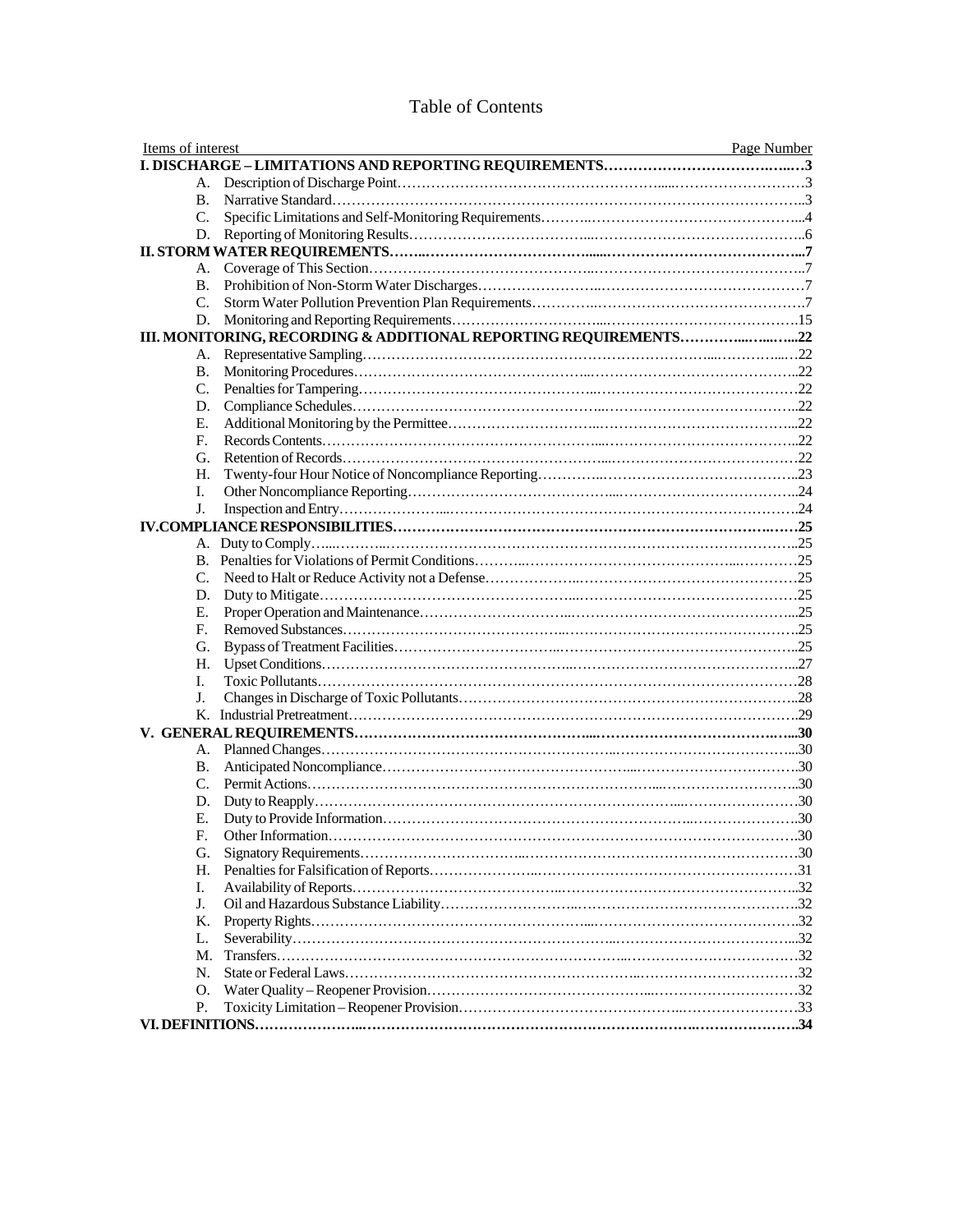### I. DISCHARGE – LIMITATIONS AND REPORTING REQUIREMENTS

A. Description of Discharge Point. The authorization to discharge provided under this permit is limited to those outfalls specifically designated below as discharge locations. Discharges at any location not authorized under a UPDES permit are violations of the *Act* and may be subject to penalties under the *Act*. Knowingly discharging from an unauthorized location or failing to report an unauthorized discharge may be subject to criminal penalties as provided under the *Act*.

| <b>Outfall Number</b><br>001 | <b>Location of Discharge Point</b><br>Discharge to the Great Salt Lake, Bear River Bay.<br>Latitude $41^{\circ}16'09''$ and Longitude $112^{\circ}14'39''$     |
|------------------------------|----------------------------------------------------------------------------------------------------------------------------------------------------------------|
| $001-B$                      | Internal discharge from the Steam plant to onsite<br>storm water system to the Great Salt Lake, Bear River<br>Bay. Latitude 41°16'43" and Longitude 112°13'12" |
| 002                          | Discharge to the Great Salt Lake, Bear River Bay.<br>Latitude $41^{\circ}15'54''$ and Longitude $112^{\circ}15'03''$                                           |
| 003                          | Discharge to the Great Salt Lake, Bear River Bay.<br>Latitude 41°15'33" and Longitude 112°16'39"                                                               |
| 004                          | Discharge to the Great Salt Lake, Bear River Bay.<br>Latitude 41°14'42" and Longitude 112°16'38"                                                               |
| 005                          | Discharge to the Great Salt Lake, Bear River Bay.<br>Latitude 41°14'18" and Longitude 112°19'13"                                                               |
| 006                          | Discharge to the Great Salt Lake, Bear River Bay.<br>Latitude 41°16'10" and Longitude 112°20'11"                                                               |
| 007                          | Discharge to the Great Salt Lake, Bear River Bay.<br>Latitude 41°16'15" and Longitude 112°21'26"                                                               |
| 008                          | Discharge to the Great Salt Lake, Bear River Bay.<br>Latitude $41^{\circ}13'54'$ and Longitude $112^{\circ}21'42''$                                            |
| 009                          | Discharge to the Great Salt Lake, Gunnison Bay.<br>Latitude $41^{\circ}15'44'$ and Longitude $112^{\circ}53'29''$                                              |

B. Narrative Standard. It shall be unlawful, and a violation of this permit, for the permittee to discharge or place any waste or other substance in such a way as will be or may become offensive such as unnatural deposits, floating debris, oil, scum, or other nuisances such as color, odor or taste, or cause conditions which produce undesirable aquatic life or which produce objectionable tastes in edible aquatic organisms; or result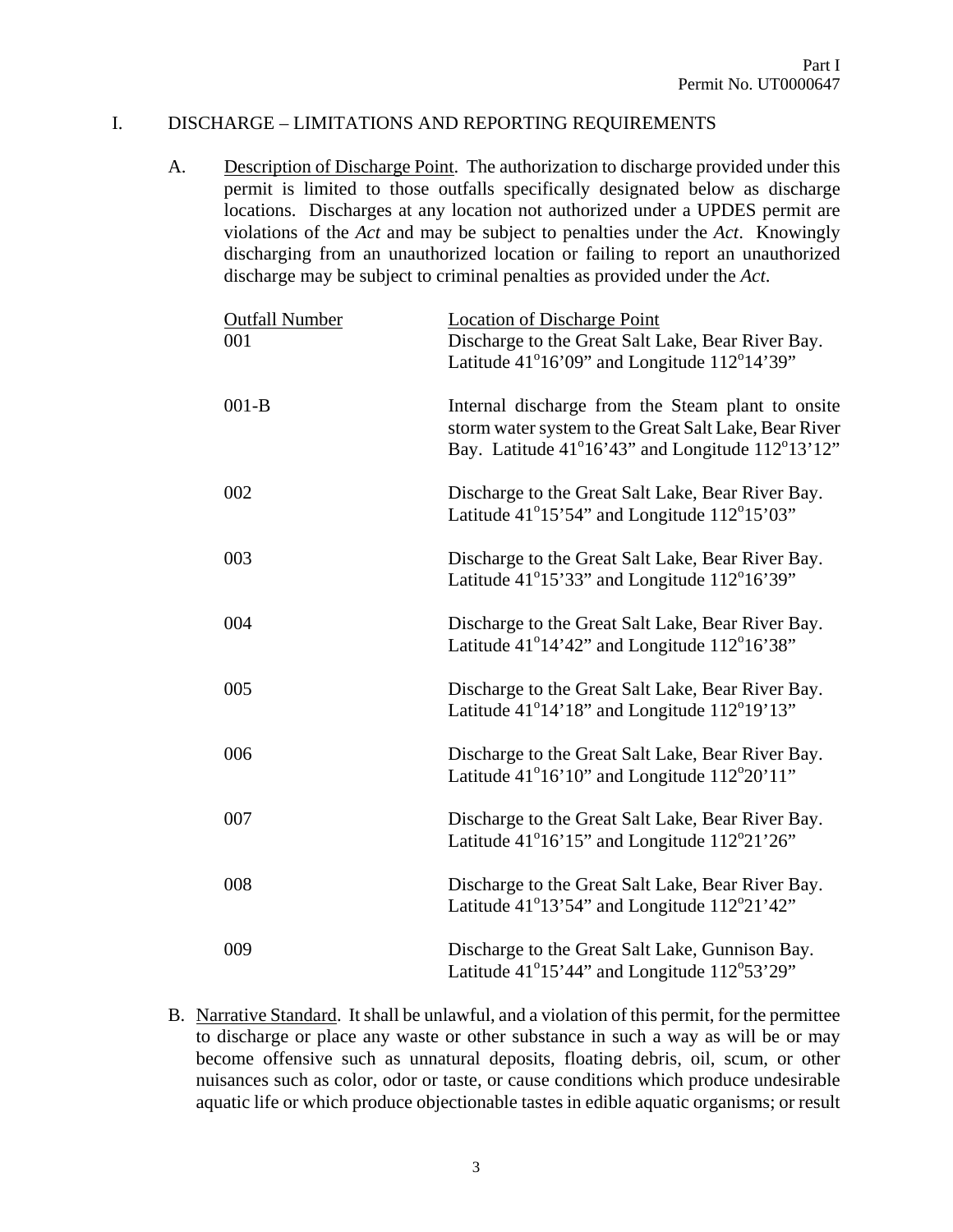in concentrations or combinations of substances which produce undesirable physiological responses in desirable resident fish, or other desirable aquatic life, or undesirable human health effects, as determined by a bioassay or other tests performed in accordance with standard procedures.

C. Specific Limitations and Self-Monitoring Requirements. Effective immediately and lasting the duration of this permit, the permittee is authorized to discharge from Outfall 001, Outfall 002, Outfall 003, Outfall 004, Outfall 005, Outfall 006, Outfall 007, Outfall 008 and Outfall 009, as follows:

1. Narrative Effluent Limitations. All outfalls shall be subject to the following narrative effluent limitations.

 There shall be no discharge of process wastewater pollutants to navigable waters except as follows:

 a) unused bitterns may be returned to the Great Salt Lake, including excess brines that are flushed back to the Lake and brines that are pumped into the Behrens Trench for transport across the Lake; and

 b) the prohibition against discharge of process wastewater pollutants shall be applied on a net basis.

The discharge may contain any materials originally present in Great Salt Lake waters or intake waters. The Permittee shall add no additional materials to the Lake water and/or intake water prior to discharge. This narrative limitation does not prohibit storm water discharges as allowed in Part II of the Permit.

- 2. Numeric Effluent Limitations.
	- a) Outfalls 001, 002, 003, 004, 005, 006, 007, 008 and 009 shall also be subject to the following numeric effluent limitations. Such discharges shall be limited and monitored by the permittee as specified below:

|                    | <b>Effluent Limitations</b>       |                           |                  |                  |
|--------------------|-----------------------------------|---------------------------|------------------|------------------|
| Parameter          | <b>Maximum Monthly</b><br>Average | Maximum Weekly<br>Average | Daily<br>Minimum | Daily<br>Maximum |
| Oil & Grease, mg/L | NA                                | NA                        | <b>NA</b>        | 10.0             |
| pH, Standard Units | <b>NA</b>                         | <b>NA</b>                 | 6.5              | 9.0              |

#### NA – Not Applicable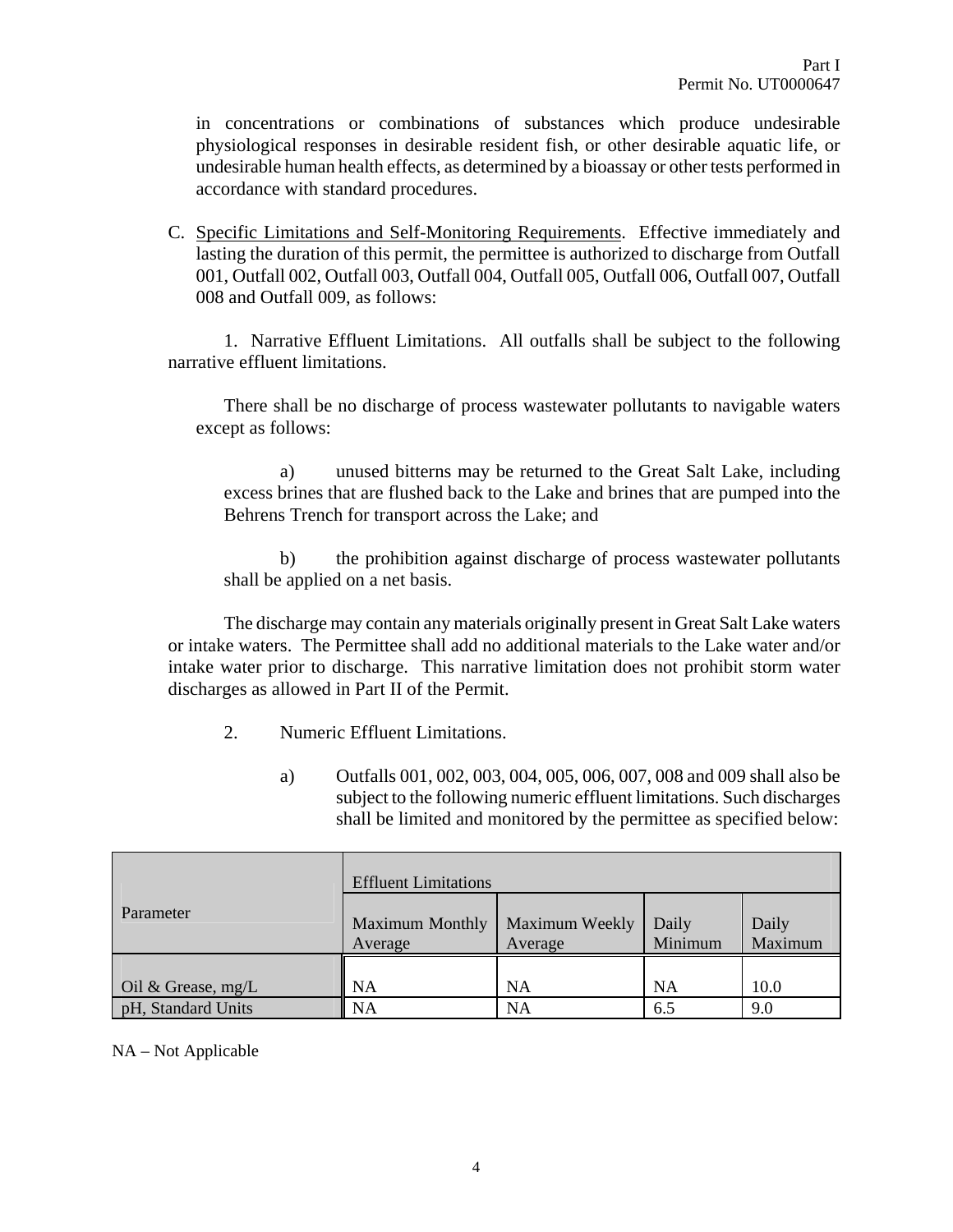| Self-Monitoring and Reporting Requirements a/ |           |             |            |
|-----------------------------------------------|-----------|-------------|------------|
| Parameter                                     | Frequency | Sample Type | Units      |
| Total Flow a/b/                               | Monthly   | Measured    | <b>MGD</b> |
| Oil & Grease                                  | Monthly   | Visual c/   | mg/L       |
| pH                                            | Monthly   | Grab        | SU         |

a/ Flow measurements of effluent volume shall be made in such a manner that the permittee can affirmatively demonstrate that representative values are being obtained.

b/ If the rate of discharge is controlled, the rate and duration of discharge shall be reported.

- c/ A grab sample for Oil and Grease will be required when a visible sheen is observed in the effluent.
	- b) Outfalls 001-B shall also be subject to the following numeric effluent limitations. Such discharges shall be limited and monitored by the permittee as specified below:

|                               | <b>Effluent Limitations</b>       |                           |                  |                  |
|-------------------------------|-----------------------------------|---------------------------|------------------|------------------|
| Parameter                     | <b>Maximum Monthly</b><br>Average | Maximum Weekly<br>Average | Daily<br>Minimum | Daily<br>Maximum |
|                               |                                   |                           |                  |                  |
| Oil & Grease, $mg/L$          | NA                                | NA                        | <b>NA</b>        | 10.0             |
| pH, Standard Units            | <b>NA</b>                         | <b>NA</b>                 | 6.5              | 9.0              |
| Total Suspended Solids, mg/L  | 25.0                              | <b>NA</b>                 | <b>NA</b>        | 35.0             |
| Total Residual Chlorine, mg/L | 0.2                               | <b>NA</b>                 | <b>NA</b>        | 0.5              |
| Total Dissolved Oxygen, mg/L  | <b>NA</b>                         | <b>NA</b>                 | 4.5              | <b>NA</b>        |
| Total Chromium, mg/L          | 0.2                               | <b>NA</b>                 | <b>NA</b>        | 0.2              |
| Total Zinc, mg/L              | 1.0                               | <b>NA</b>                 | <b>NA</b>        | 1.0              |
| Dissolved Oxygen mg/L         | <b>NA</b>                         | <b>NA</b>                 | 4.5              | <b>NA</b>        |

NA – Not Applicable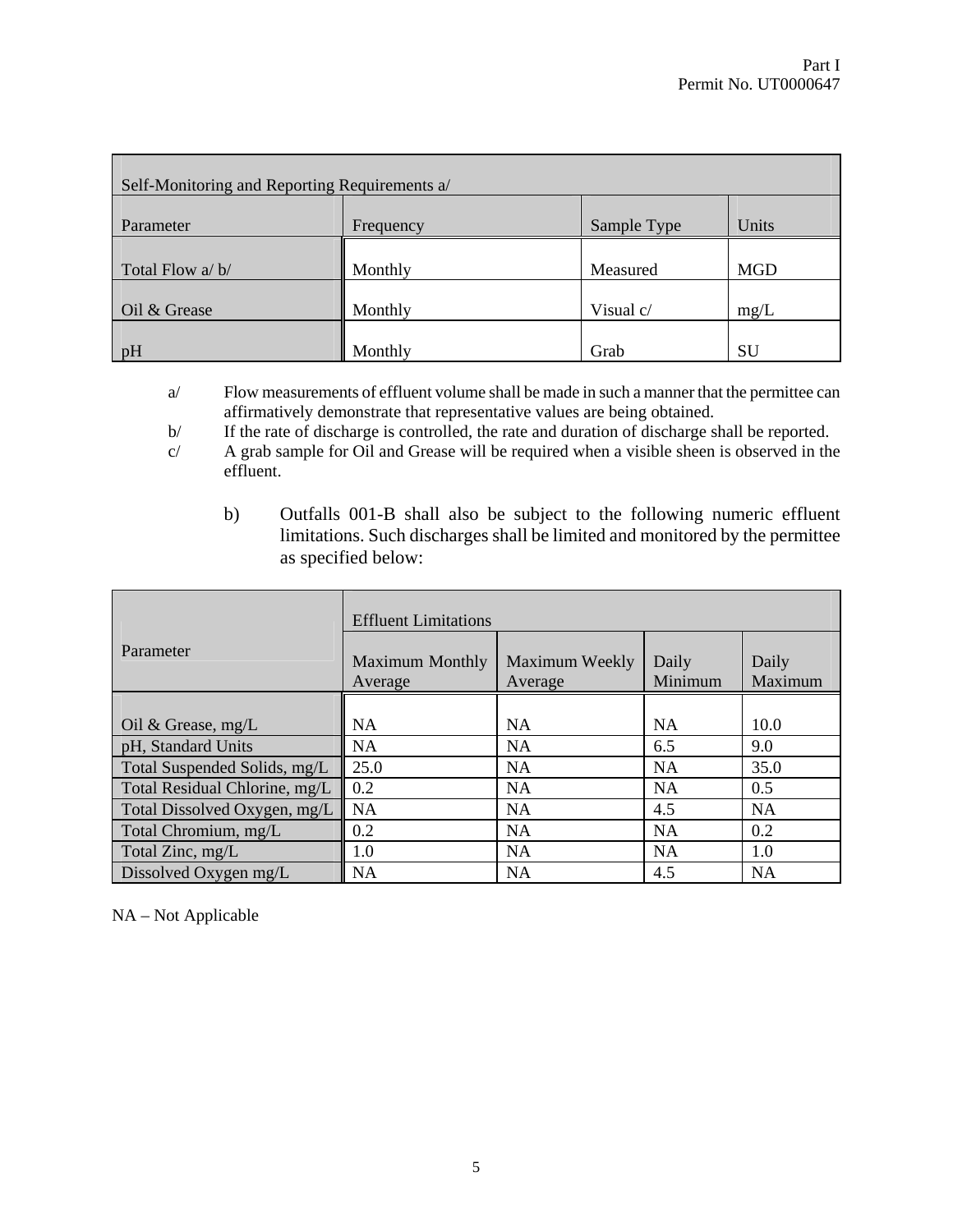| Self-Monitoring and Reporting Requirements a/ |           |               |            |
|-----------------------------------------------|-----------|---------------|------------|
| Parameter                                     | Frequency | Sample Type   | Units      |
| Total Flow a/b/                               | Monthly   | Measured      | <b>MGD</b> |
| Oil & Grease                                  | Monthly   | Visual c/     | mg/L       |
| pH                                            | Monthly   | Grab          | <b>SU</b>  |
| <b>Total Suspended Solids</b>                 | Monthly   | Grab          | mg/L       |
| <b>Total Residual Chlorine</b>                | Monthly   | Grab          | mg/L       |
| <b>Total Chromium</b>                         | Monthly   | Grab          | mg/L       |
| <b>Total Zinc</b>                             | Monthly   | Grab          | mg/L       |
| Dissolved Oxygen                              | Daily     | Instantaneous | mg/L       |

a/ Flow measurements of effluent volume shall be made in such a manner that the permittee can affirmatively demonstrate that representative values are being obtained.

b/ If the rate of discharge is controlled, the rate and duration of discharge shall be reported.

c/ A grab sample for Oil and Grease will be required when a visible sheen is observed in the effluent.

### D. Reporting of Monitoring Results.

1. Discharge Water. Monitoring results obtained during the previous month shall be summarized for each month and reported on a Discharge Monitoring Report Form (EPA No. 3320-1), post-marked no later than the  $28<sup>th</sup>$  day of the month following the completed reporting period. The first report is due in June of 2010. If no discharge occurs during the reporting period, "no discharge" shall be reported. Legible copies of these shall be signed and certified in accordance with the requirements of *Signatory Requirements (see Part V.G*), and submitted to the Director, Division of Water Quality at the following address:

Original to: Department of Environmental Quality Division of Water Quality 288 North 1460 West PO Box 144870 Salt Lake City, Utah 84114-4870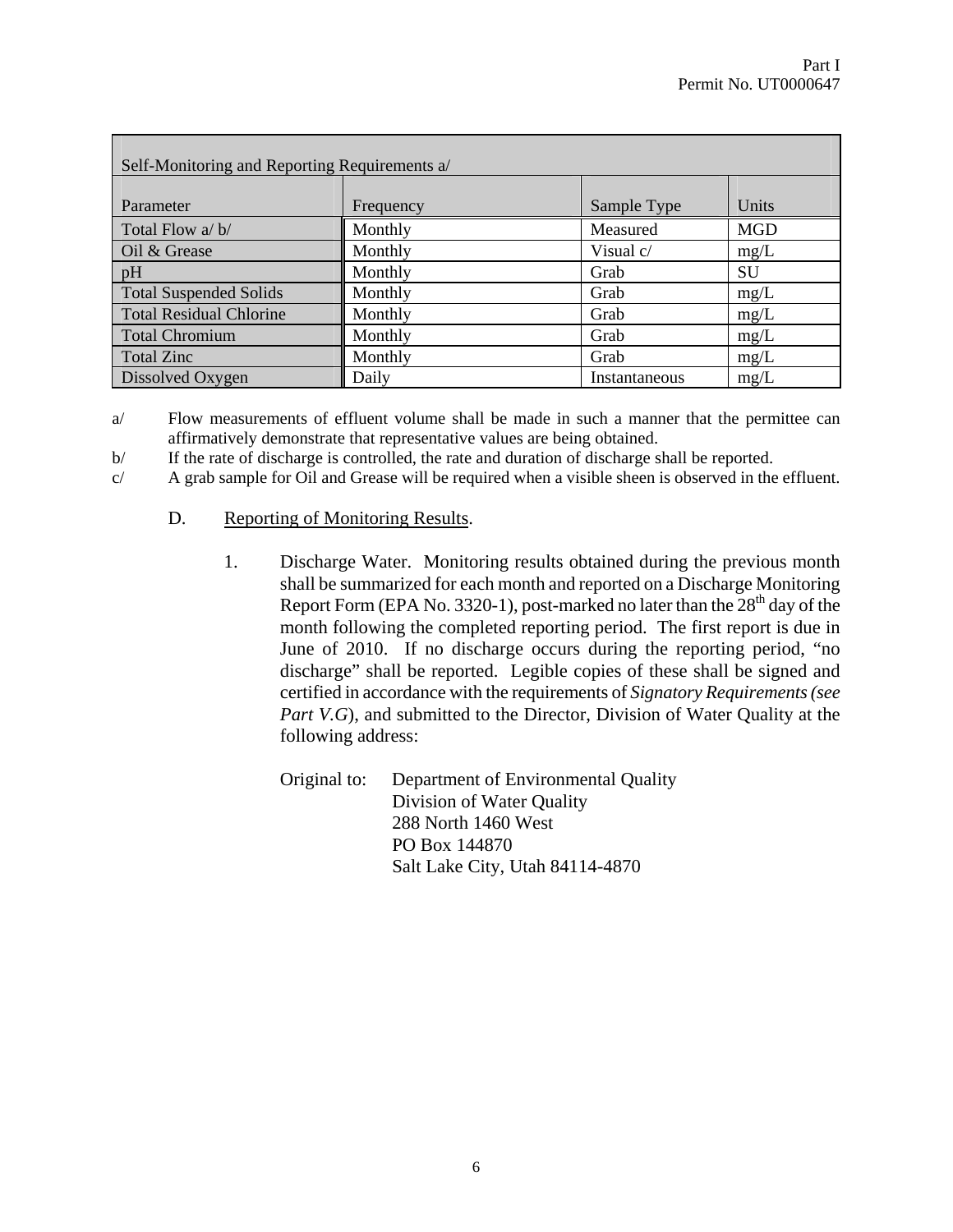# II. STORM WATER REQUIREMENTS

### A. Coverage of This Section.

- 1. Discharges Covered Under This Section. The requirements listed under this section shall apply to storm water discharges from the Great Salt Lake Minerals Corporation (GSL Minerals).
	- a) Site Coverage. Common activities include: industrial plant yards; material handling sites; refuse sites; sites used for application or disposal of process wastewaters sites used for storage and maintenance of material handling equipment; sites used for residual treatment, storage, or disposal; shipping and receiving areas; manufacturing buildings; storage areas for raw material and intermediate and finished products; and areas where industrial activity has taken place in the past and significant materials remain and are exposed to storm water.

### B. Prohibition of Non-Storm Water Discharges.

- 1. The following non-storm water discharges may be authorized under this permit provided the non-storm water component of the discharge is in compliance with this section; discharges from fire fighting activities; fire hydrant flushing; potable water sources including waterline flushing; drinking fountain water; irrigation drainage and lawn watering; routine external building wash down water where detergents or other compounds have not been used in the process; pavement wash waters where spills or leaks of toxic or hazardous materials (including oils and fuels) have not occurred (unless all spilled material has been removed) and where detergents are not used; air conditioning condensate; uncontaminated compressor condensate; uncontaminated springs; uncontaminated ground water; and foundation or footing drains where flows are not contaminated with process materials such as solvents.
- C. Storm Water Pollution Prevention Plan Requirements.
	- 1. Contents of the Plan. The plan shall include, at a minimum, the following items:
		- a) Pollution Prevention Team. Each plan shall identify a specific individual or individuals within the facility organization as members of a storm water Pollution Prevention Team who are responsible for developing the storm water pollution prevention plan and assisting the facility or plant manager in its implementation, maintenance, and revision. The plan shall clearly identify the responsibilities of each team member. The activities and responsibilities of the team shall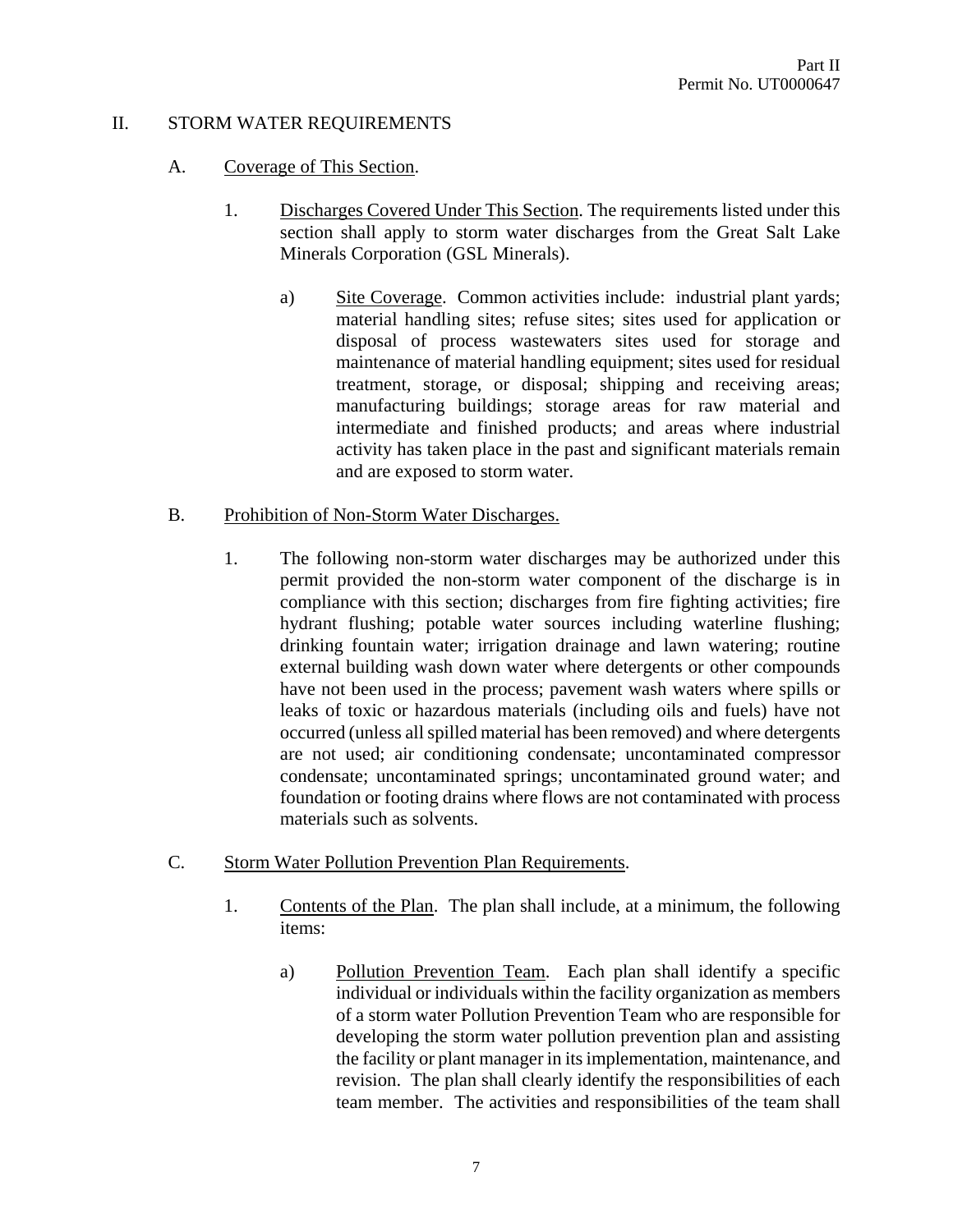address all aspects of the facility's storm water pollution prevention plan.

- b) Description of Potential Pollutant Sources. Each plan shall provide a description of potential sources which may reasonably be expected to add significant amounts of pollutants to storm water discharges or which may result in the discharge of pollutants during dry weather from separate storm sewers draining the facility. Each plan shall identify all activities and significant materials, which may be reasonably expected to have the potential as a significant pollutant source. Each plan shall include, at a minimum:
	- 1) Drainage. A site map indicating drainage areas and storm water outfalls. For each area of the facility that generates storm water discharges associated with the waste water treatment related activity with a reasonable potential for containing significant amounts of pollutants, a prediction of the direction of flow and an identification of the types of pollutants that are likely to be present in storm water discharges associated with the activity. Factors to consider include the toxicity of the pollutant; quantity of chemicals used, produced or discharged; the likelihood of contact with storm water; and history of significant leaks or spills of toxic or hazardous pollutants. Flows with a significant potential for causing erosion shall be identified. The site map shall include but not be limited to:
		- (a) Drainage direction and discharge points from all wastewater associated activities including, but not limited to, chemical/material loading, unloading and storage areas, vehicle maintenance areas, salt or sand storage areas.
		- (b) Location of any erosion and sediment control structure or other control measures utilized for reducing pollutants in storm water runoff.
		- (c) Location of any handling, loading, unloading or storage of chemicals or potential pollutants such as caustics, hydraulic fluids, lubricants, solvents or other petroleum products, or hazardous wastes and where these may be exposed to precipitation.
		- (d) Locations where any major spills or leaks of toxic or hazardous materials have occurred.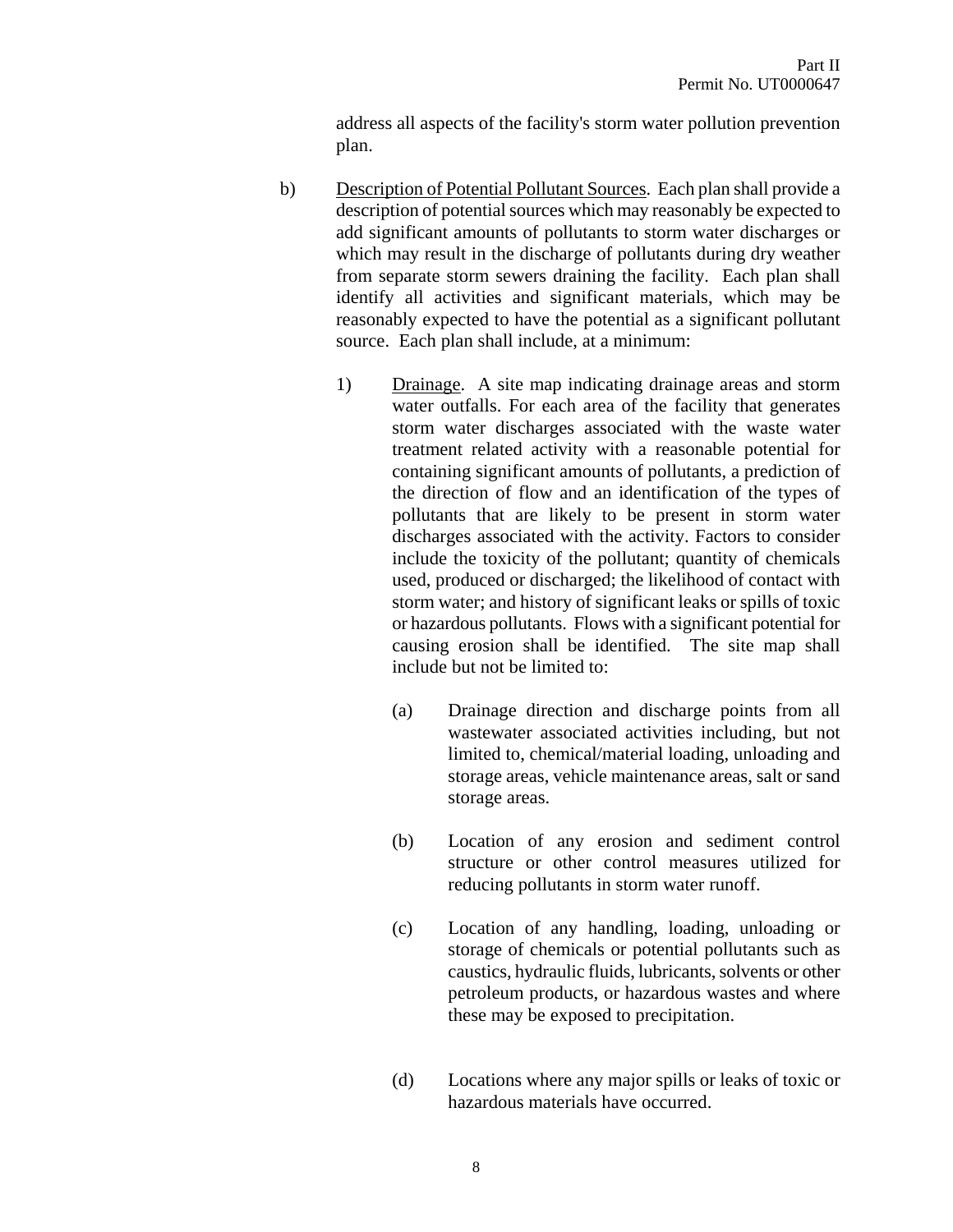- (e) Location of any sand or salt piles.
- (f) Location of fueling stations or vehicle and equipment maintenance and cleaning areas that are exposed to precipitation.
- (g) Location of receiving streams or other surface water bodies.
- (h) Locations of outfalls and the types of discharges contained in the drainage areas of the outfalls.
- 2) Inventory of Exposed Materials. An inventory of the types of materials handled at the site that potentially may be exposed to precipitation. Such inventory shall include a narrative description of significant materials that have been handled, treated, stored or disposed in a manner to allow exposure to storm water between the time of 3 years prior to the date of the submission of a *Notice of Intent* (*NOI*) to be covered under this permit and the present; method and location of onsite storage or disposal; materials management practices employed to minimize contact of materials with storm water runoff between the time of 3 years prior to the date of the submission of a *Notice of Intent* (*NOI*) to be covered under this permit and the present; the location and a description of existing structural and nonstructural control measures to reduce pollutants in storm water runoff; and a description of any treatment the storm water receives.
- 3) Spills and Leaks. A list of significant spills and significant leaks of toxic or hazardous pollutants that occurred at areas that are exposed to precipitation or that otherwise drain to a storm water conveyance at the facility after the date of 3 years prior to the date of the submission of a *Notice of Intent* (*NOI*) to be covered under this permit. Such list shall be updated as appropriate during the term of the permit.
- 4) Sampling Data. A summary of existing discharge sampling data describing pollutants in storm water discharges from the facility, including a summary of sampling data collected during the term of this permit.
- 5) Summary of Potential Pollutant Sources and Risk Assessment. A narrative description of the potential pollutant sources from the following activities: access roads/rail lines;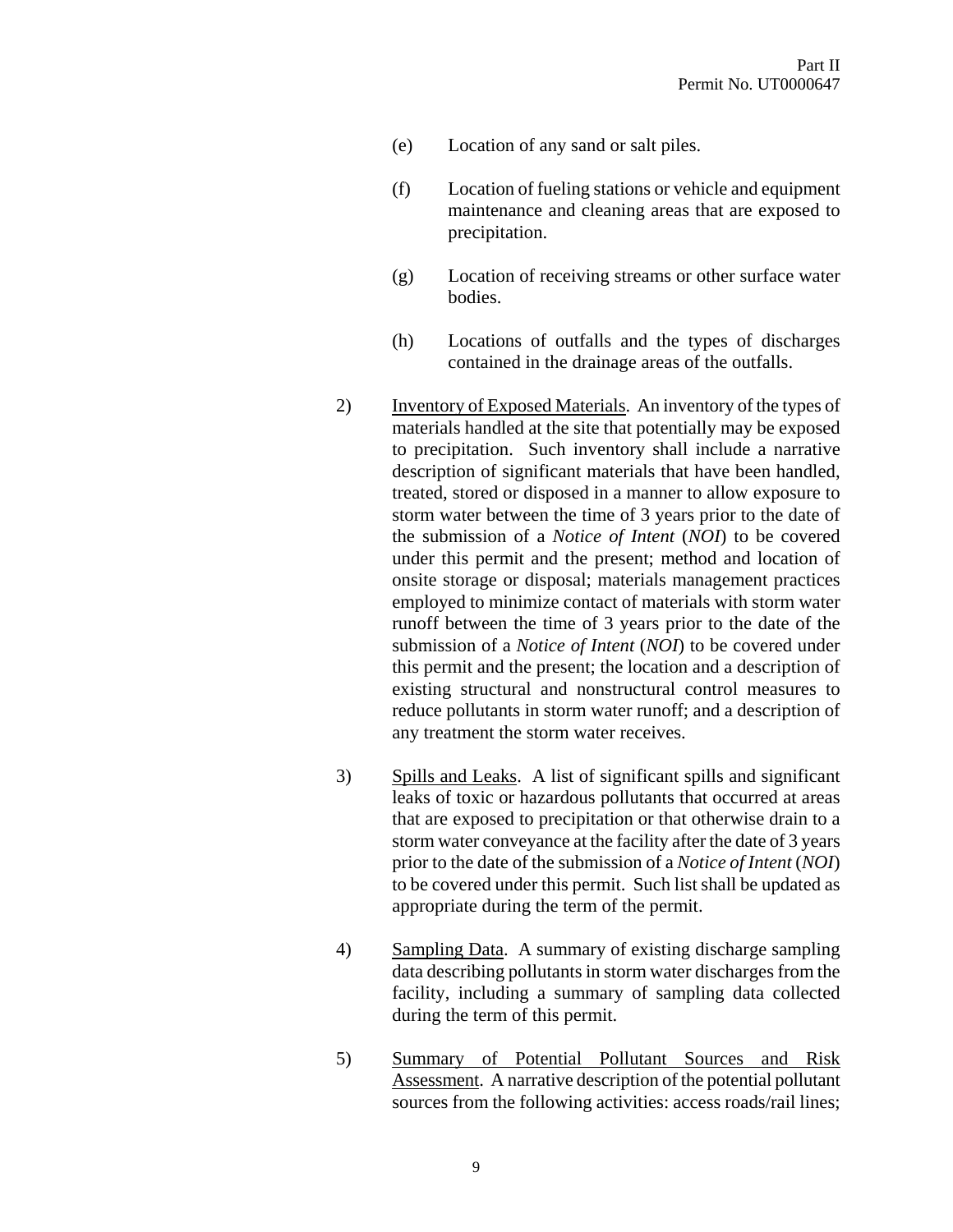loading and unloading operations; outdoor storage activities; material handling sites; outdoor vehicle storage or maintenance sites; significant dust or particulate generating processes; and onsite waste disposal practices. Specific potential pollutants shall be identified where known.

- 6) Measures and Controls. GSL Minerals shall develop a description of storm water management controls appropriate for the facility, and implement such controls. The appropriateness and priorities of controls in a plan shall reflect identified potential sources of pollutants at the facility. The description of storm water management controls shall address the following minimum components, including a schedule for implementing such controls:
	- a) Good Housekeeping. All areas that may contribute pollutants to storm waters discharges shall be maintained in a clean, orderly manner. These are practices that would minimize the generation of pollutants at the source or before it would be necessary to employ sediment ponds or other control measures at the discharge outlets. Where applicable, such measures or other equivalent measures would include the following: sweepers and covered storage to minimize dust generation and storm runoff; conservation of vegetation where possible to minimize erosion; sweeping of haul roads, bio-solids access points, and exits to reduce or eliminate off site tracking; sweeping of sand or salt storage areas to minimize entrainment in storm water runoff; collection, removal, and proper disposal of waste oils and other fluids resulting from vehicle and equipment maintenance; other equivalent measures to address identified potential sources of pollution.
	- b) Preventive Maintenance. A preventive maintenance program shall involve timely inspection and maintenance of storm water management devices (e.g., cleaning oil/water separators, catch basins) as well as inspecting and testing facility equipment and systems to uncover conditions that could cause breakdowns or failures resulting in discharges of pollutants to surface waters, and ensuring appropriate maintenance of such equipment and systems.
	- c) Spill Prevention and Response Procedures. Areas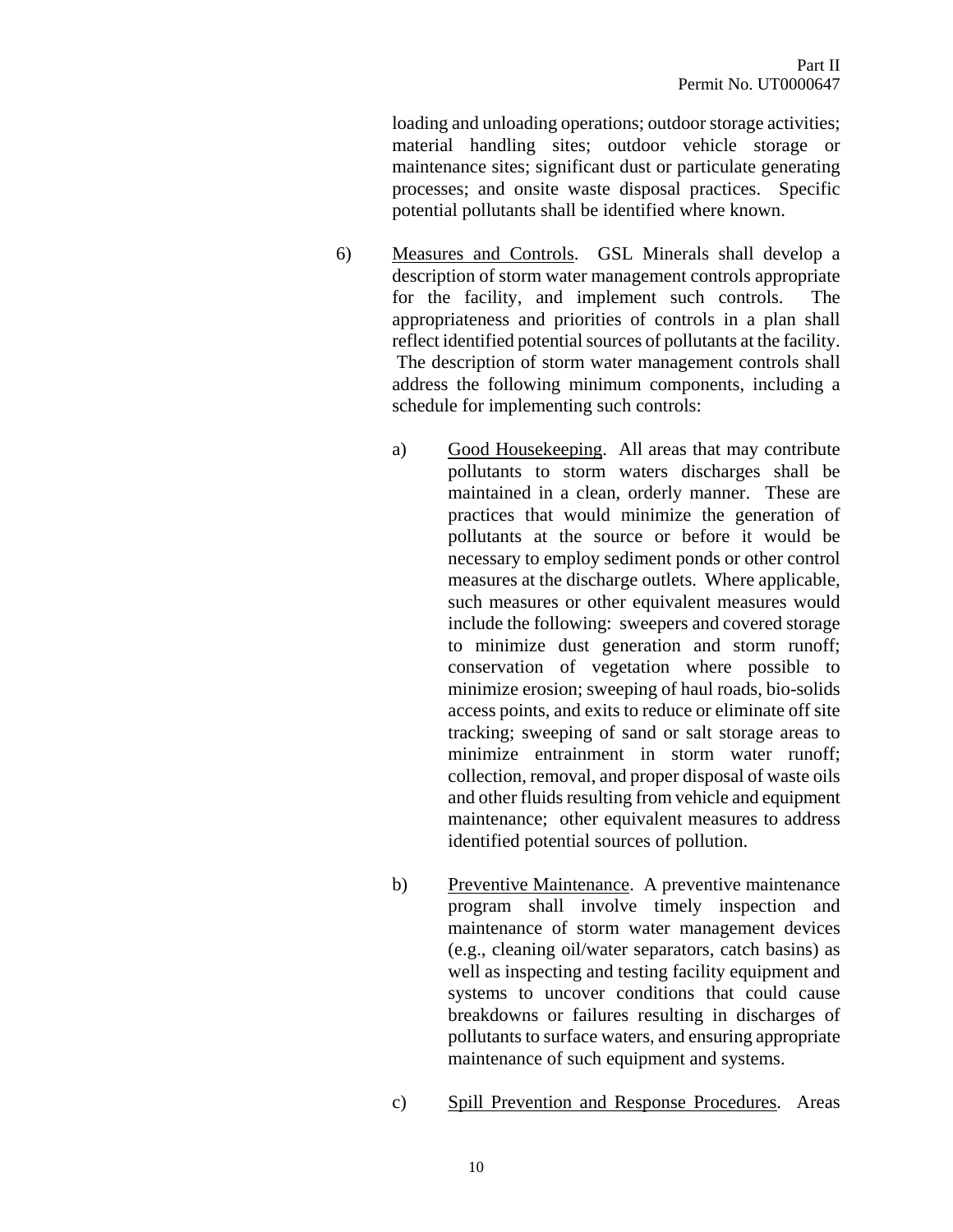where potential spills that can contribute pollutants to storm water discharges can occur, and their accompanying drainage points, shall be identified clearly in the storm water pollution prevention plan. Where appropriate, specifying material handling procedures, storage requirements, and use of equipment such as diversion valves in the plan should be considered. Procedures and equipment for cleaning up spills shall be identified in the plan and made available to the appropriate personnel.

- d) Inspections. In addition to the comprehensive site evaluation required under *C.1.b.7.d.* of this section, qualified facility personnel shall be identified to inspect designated equipment and areas of the facility on a periodic basis. The following areas shall be included in all inspections: access roads/rail lines, equipment storage and maintenance areas (both indoor and outdoor areas); fueling; material handling areas, residual treatment, storage, and disposal areas; and wastewater treatment areas. A set of tracking or follow-up procedures shall be used to ensure that appropriate actions are taken in response to the inspections. Records of inspections shall be maintained. The use of a checklist developed by the facility is encouraged.
- e) Employee Training. Employee training programs shall inform personnel responsible for implementing activities identified in the storm water pollution prevention plan or otherwise responsible for storm water management at all levels of responsibility of the components and goals of the storm water pollution prevention plan. Training should address topics such as spill response, good housekeeping and material management practices. The pollution prevention plan shall identify how often training will take place, but training should be held at least annually (once per calendar year). Employee training must, at a minimum, address the following areas when applicable to a facility: petroleum product management; process chemical management; spill prevention and control; fueling procedures; general good housekeeping practices; proper procedures for using fertilizers, herbicides and pesticides.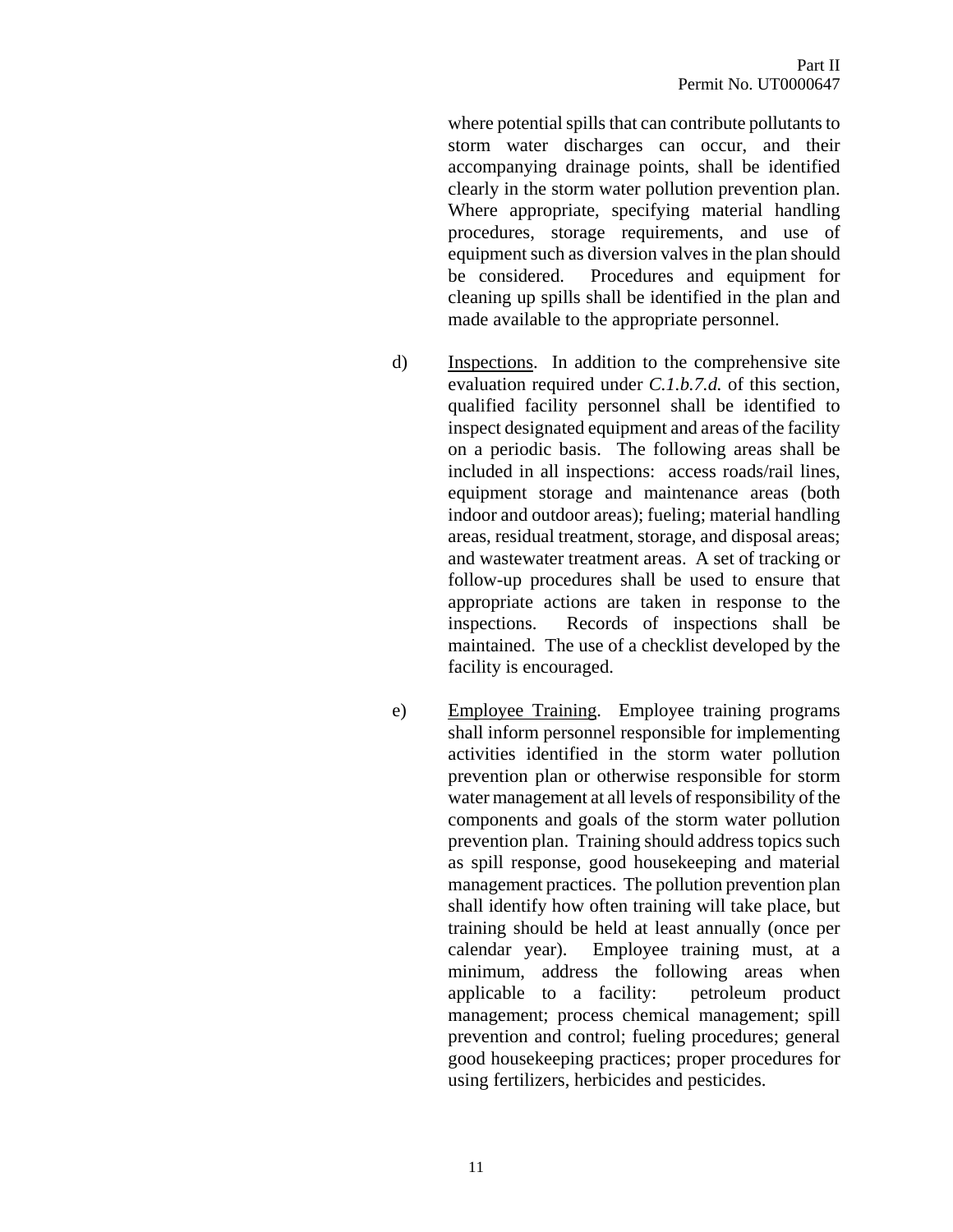- f) Record keeping and Internal Reporting Procedures. A description of incidents (such as spills, or other discharges), along with other information describing the quality and quantity of storm water discharges shall be included in the plan required under this part. Inspections and maintenance activities shall be documented and records of such activities shall be incorporated into the plan.
- 7) Non-storm Water Discharges.
	- a) Certification. The plan shall include a certification that the discharge has been tested or evaluated for the presence of non-storm water discharges. The certification shall include the identification of potential significant sources of non-storm water at the site, a description of the results of any test and/or evaluation for the presence of non-storm water discharges, the evaluation criteria or testing method used, the date of any testing and/or evaluation, and the onsite drainage points that were directly observed during the test. Certifications shall be signed in accordance with *Part V.G.* (Signatory Requirements) of this permit.
	- b) Exceptions. Except for flows from fire fighting activities, sources of non-storm water listed in *Part II.B.* (Prohibition of Non-storm Water Discharges) of this permit that are combined with storm water discharges associated with industrial activity must be identified in the plan. The plan shall identify and ensure the implementation of appropriate pollution prevention measures for the non-storm water component(s) of the discharge.
	- c) Failure to Certify. Any facility that is unable to provide the certification required (testing for nonstorm water discharges), must notify the *Executive Secretary* within 180 days after submitting a notice of intent to be covered by this permit. If the failure to certify is caused by the inability to perform adequate tests or evaluations, such notification shall describe: the procedure of any test conducted for the presence of non-storm water discharges; the results of such test or other relevant observations; potential sources of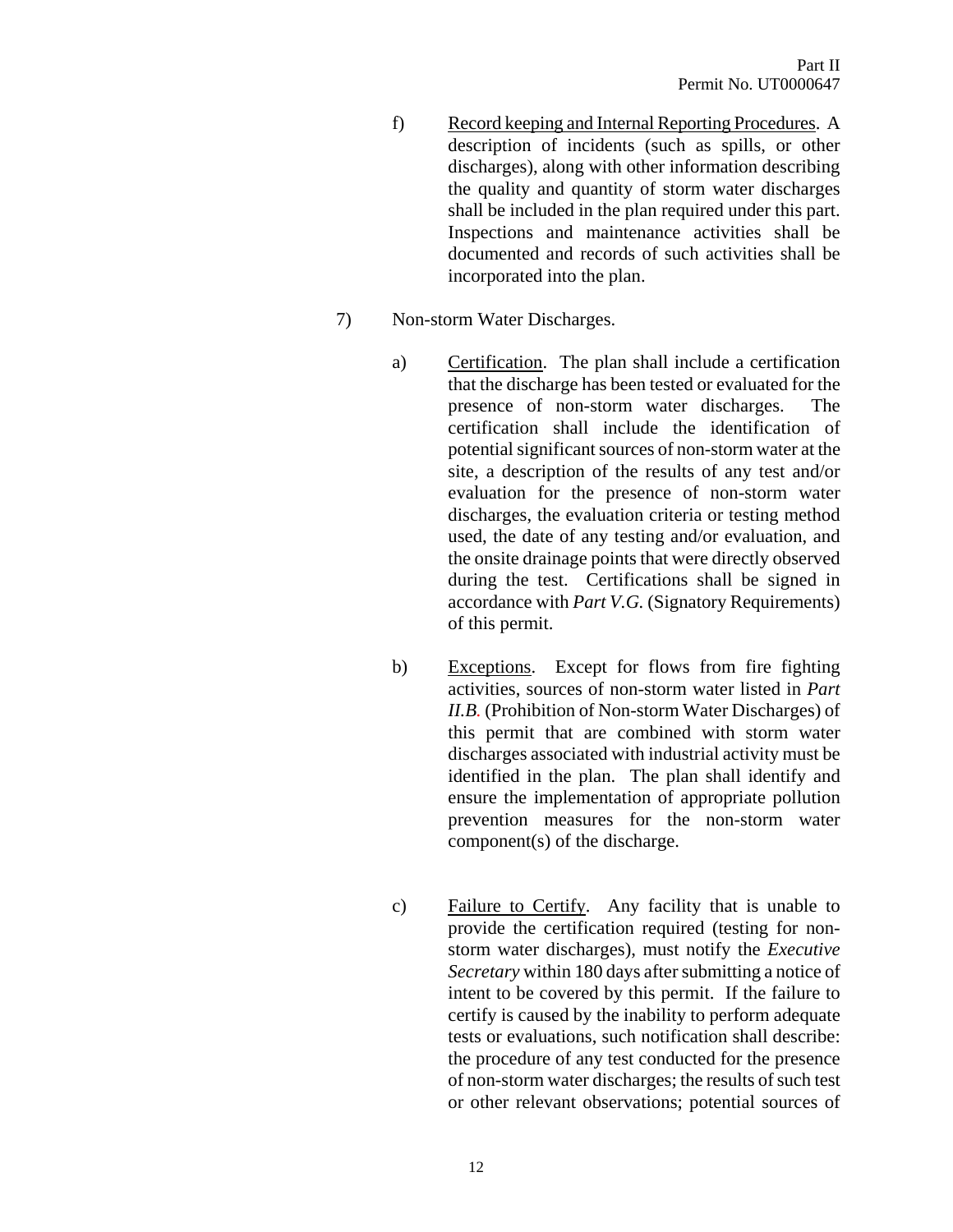non-storm water discharges to the storm sewer; and why adequate tests for such storm sewers were not feasible. Non-storm water discharges to waters of the State, which are not, authorized by a *UPDES* permit are unlawful, and must be terminated.

- (1) Sediment and Erosion Control. The plan shall identify areas, which, due to topography, activities, or other factors, have a high potential for significant soil erosion, and identify structural, vegetative, and/or stabilization measures to be used to limit erosion.
- (2) Management of Runoff. The plan shall contain a narrative consideration of the appropriateness of traditional storm water management practices (practices other than those which control the generation or source(s) of pollutants) used to divert, infiltrate, reuse, or otherwise manage storm water runoff in a manner that reduces pollutants in storm water discharges from the site. The plan shall provide that measures that the permittee determines to be reasonable and appropriate shall be implemented and maintained. The potential of various sources at the facility to contribute pollutants to storm water discharges associated with industrial activity [*Part II.C.1.b* (Description of Potential Pollutant Sources) of this permit] shall be considered when determining reasonable and appropriate measures. Appropriate measures or other equivalent measures may include: vegetative swales and practices, reuse of collected storm water (such as for a process or as an irrigation source), inlet controls (such as oil/water separators), snow management activities, infiltration devices, wet detention/retention devices and discharging storm water through the waste water facility for treatment.
- d) Comprehensive Site Compliance Evaluation. Qualified personnel shall conduct site compliance evaluations at appropriate intervals specified in the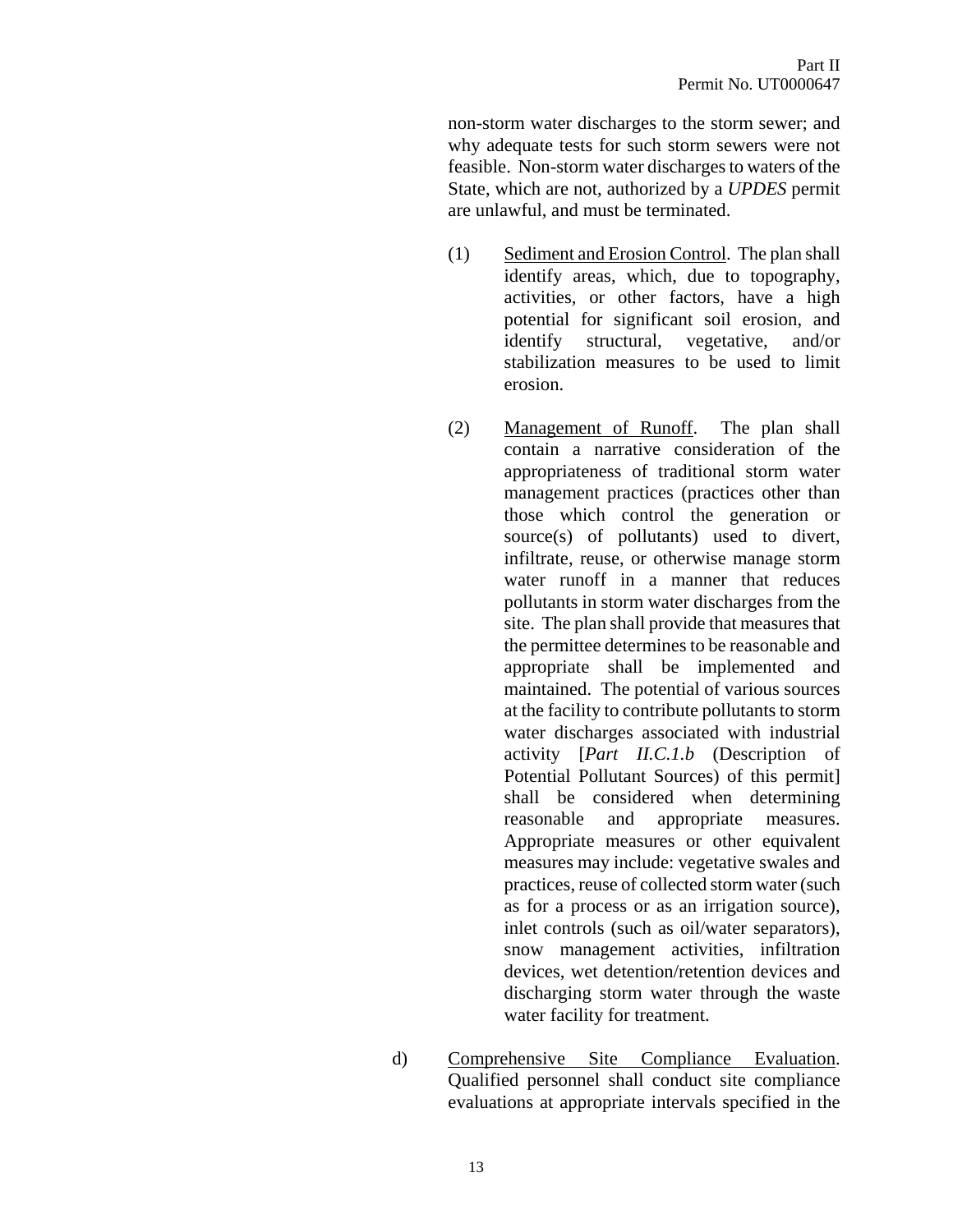plan, but in no case less than once a year. Such evaluations shall provide:

- (1) Areas contributing to a storm water discharge associated with industrial activity shall be visually inspected for evidence of, or the potential for, pollutants entering the drainage system. Measures to reduce pollutant loadings shall be evaluated to determine whether they are adequate and properly implemented in accordance with the terms of the permit or whether additional control measures are needed. Structural storm water management measures, sediment and erosion control measures, and other structural pollution prevention measures identified in the plan shall be observed to ensure that they are operating correctly. A visual inspection of equipment needed to implement the plan, such as spill response equipment, shall be made.
- (2) Based on the results of the evaluation, the description of potential pollutant sources identified in the plan in accordance with *Part II.C.1.b* (Description of Potential Pollutant Sources) of this section and pollution prevention measures and controls identified in the plan in accordance with *Part II.C.1.b.6* (Measures and Controls) of this section shall be revised as appropriate within 2 weeks of such evaluation and shall provide for implementation of any changes to the plan in a timely manner, but in no case more than 12 weeks after the evaluation.
- (3) A report summarizing the scope of the evaluation, personnel making the evaluation, the date(s) of the evaluation, major observations relating to the implementation of the storm water pollution prevention plan, and actions taken in accordance with paragraph *2.*  (above) shall be made and retained as part of the storm water pollution prevention plan for at least 3 years after the date of the evaluation. The report shall identify any incidents of noncompliance. Where a report does not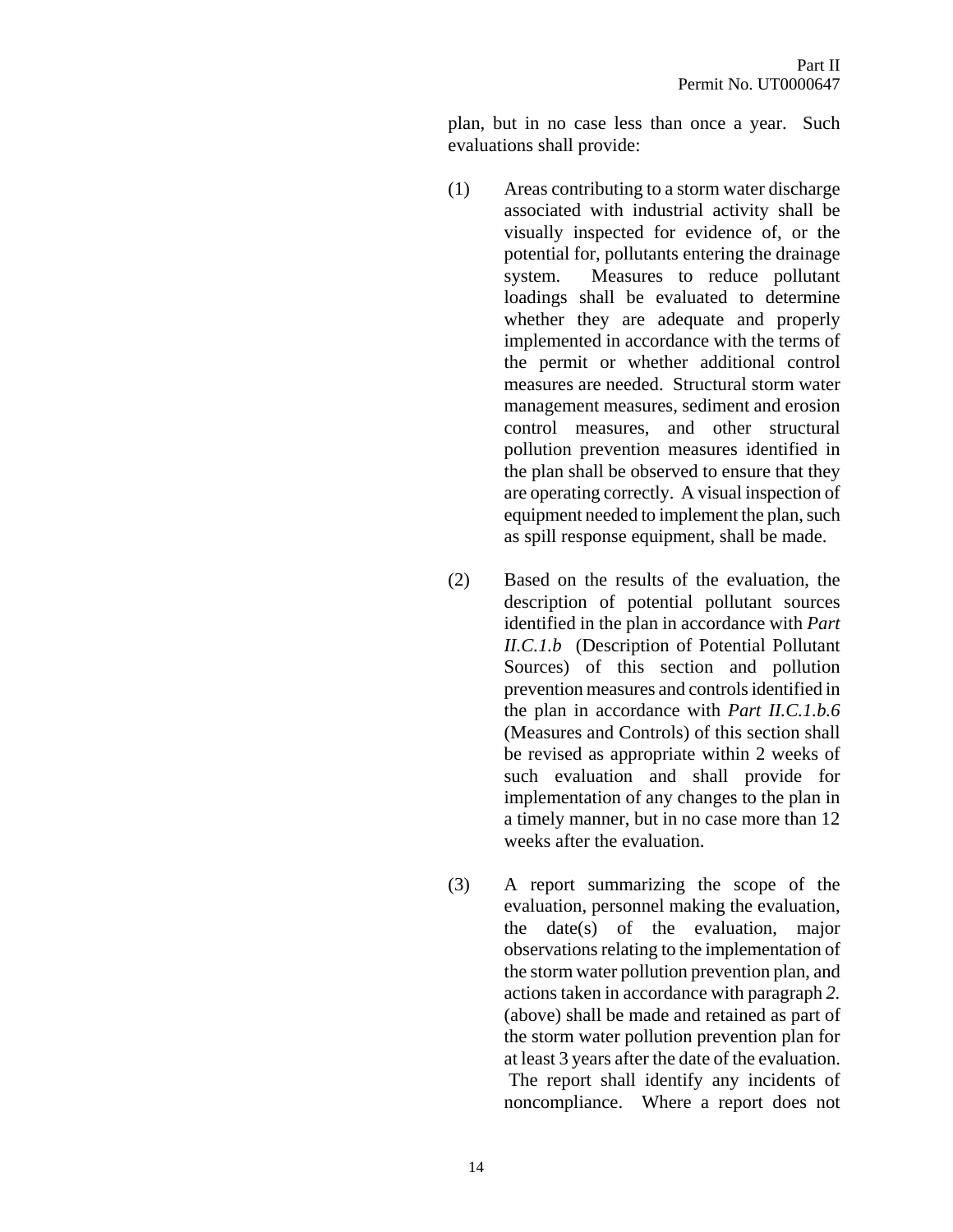identify any incidents of noncompliance, the report shall contain a certification that the facility is in compliance with the storm water pollution prevention plan and this permit. The report shall be signed in accordance with *Part V.G* (Signatory Requirements) of this permit. Deadlines for Plan Preparation and Compliance. GSL Minerals shall prepare and implement a plan in compliance with the provisions of this section within 270 days of the effective date of this permit.

e) Keeping Plans Current. GSL Minerals shall amend the plan whenever there is a change in design, construction, operation, or maintenance, that has a significant effect on the potential for the discharge of pollutants to the waters of the state or if the storm water pollution prevention plan proves to be ineffective in eliminating or significantly minimizing pollutants from sources identified by the plan, or in otherwise achieving the general objective of controlling pollutants in storm water discharges associated with the activities at the facility.

#### D. Monitoring and Reporting Requirements.

1. Analytical Monitoring Requirements. During the second and fourth year of the permit, permittees industrial inorganic chemical facilities must monitor their storm water discharges associated with industrial activity at least quarterly (4 times per year) during years 2 and 4 except as provided in *Part II.D.1.c* (Sampling Waiver), *Part II.D.1.c.4* (Representative Discharge), and *Part II.D.1.c.5* (Alternative Certification). The facility is required to monitor their storm water discharges for the pollutants of concern listed below in Table C-3. Facilities must report in accordance with *Part II.D.1.d.* (Reporting). In addition to the parameters listed in Table C-3 below, the permittee shall provide the date and duration (in hours) of the storm event(s) sampled; rainfall measurements or estimates (in inches) of the storm event that generated the sampled runoff; the duration between the storm event sampled and the end of the previous measurable (greater than 0.1 inch rainfall) storm event; and an estimate of the total volume (in gallons) of the discharge sampled.

**Table C-3. Industrial Inorganic Chemicals Monitoring Requirements**

| <b>Pollutants of Concern</b> | <b>Benchmark Monitoring Cut-Off Concentration</b> |
|------------------------------|---------------------------------------------------|
|                              |                                                   |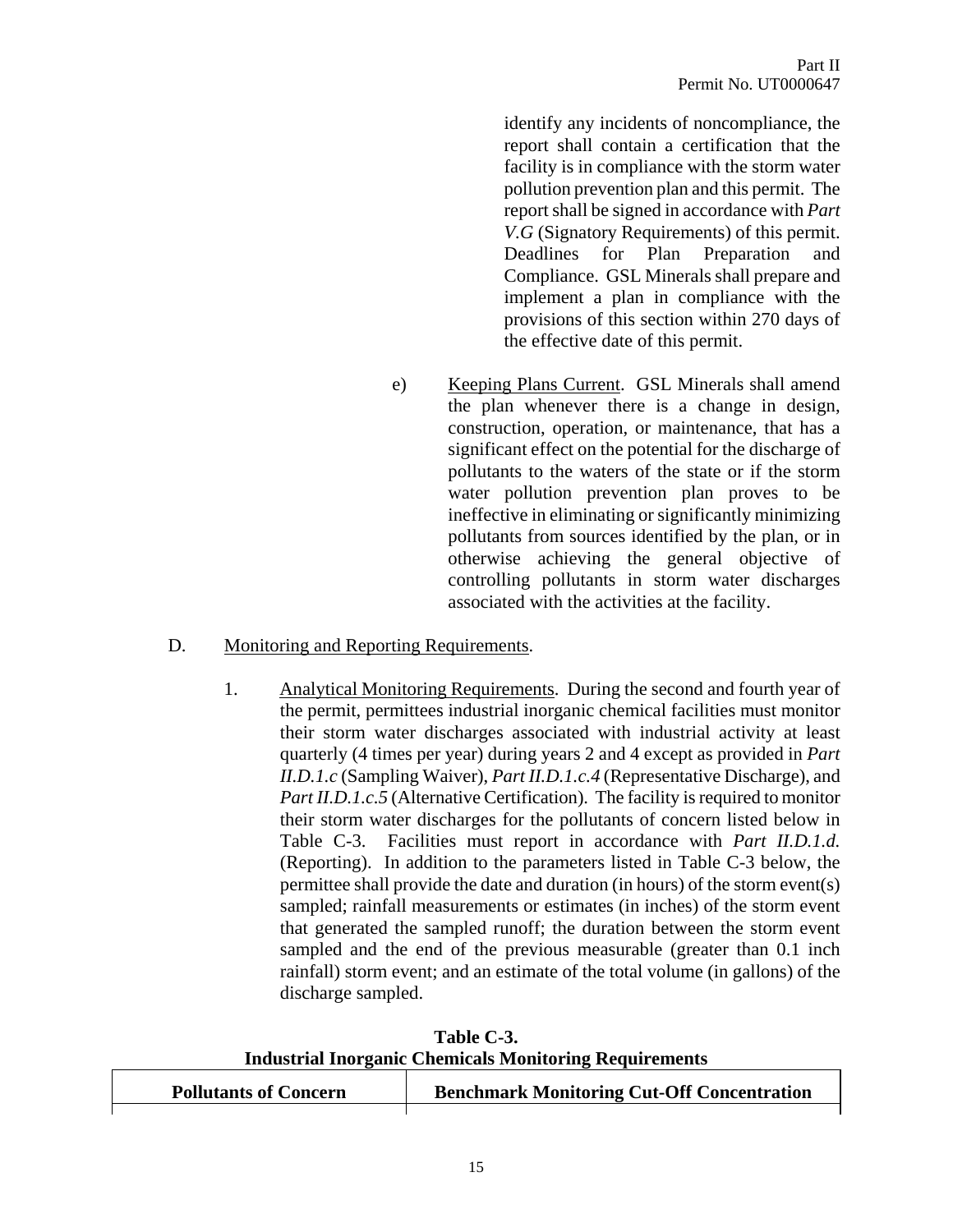| <b>Pollutants of Concern</b>  | <b>Benchmark Monitoring Cut-Off Concentration</b> |
|-------------------------------|---------------------------------------------------|
| Total Recoverable Aluminum    | $0.75 \text{ mg/L}$                               |
| Total Recoverable Iron        | $1.0 \text{ mg/L}$                                |
| Nitrate plus Nitrite Nitrogen | $0.68 \text{ mg/L}$                               |

- a.) Monitoring Periods. Agricultural chemical manufacturing facilities; industrial inorganic chemical facilities; soaps, detergents, cosmetics, and perfume manufacturing facilities; and plastics, synthetics, and resin manufacturing facilities shall monitor samples collected during the sampling periods of: January through March, April through June, July through September, and October through December, in 2010 and 2013.
- b.) Sample Type. A minimum of one grab sample shall be taken. All such samples shall be collected from the discharge resulting from a storm event that is greater than 0.1 inches in magnitude and that occurs at least 72 hours from the previously measurable (greater than 0.1 inch rainfall) storm event. The required 72-hour storm event interval is waived where the preceding measurable storm event did not result in a measurable discharge from the facility. The required 72-hour storm event interval may also be waived where the permittee documents that less than a 72 hour interval is representative for local storm events during the season when sampling is being conducted. The grab sample shall be taken during the first 30 minutes of the discharge. If the collection of a grab sample during the first 30 minutes is impracticable, a grab sample can be taken during the first hour of the discharge, and the discharger shall submit with the monitoring report a description of why a grab sample during the first 30 minutes was impracticable. If storm water discharges associated with industrial activity commingle with process or nonprocess water, then where practicable permittees must attempt to sample the storm water discharge before it mixes with the non-storm water discharge.
- c.) Sampling Waiver.
	- 1) Adverse Conditions When a discharger is unable to collect samples within a specified sampling period due to adverse climatic conditions, the discharger shall collect a substitute sample from a separate qualifying event in the next period and submit the data along with data for the routine sample in that period. Adverse weather conditions that may prohibit the collection of samples include weather conditions that create dangerous conditions for personnel (such as local flooding, high winds, hurricanes, tornadoes, electrical storms, etc.) or otherwise make the collection of a sample impracticable (drought, extended frozen conditions,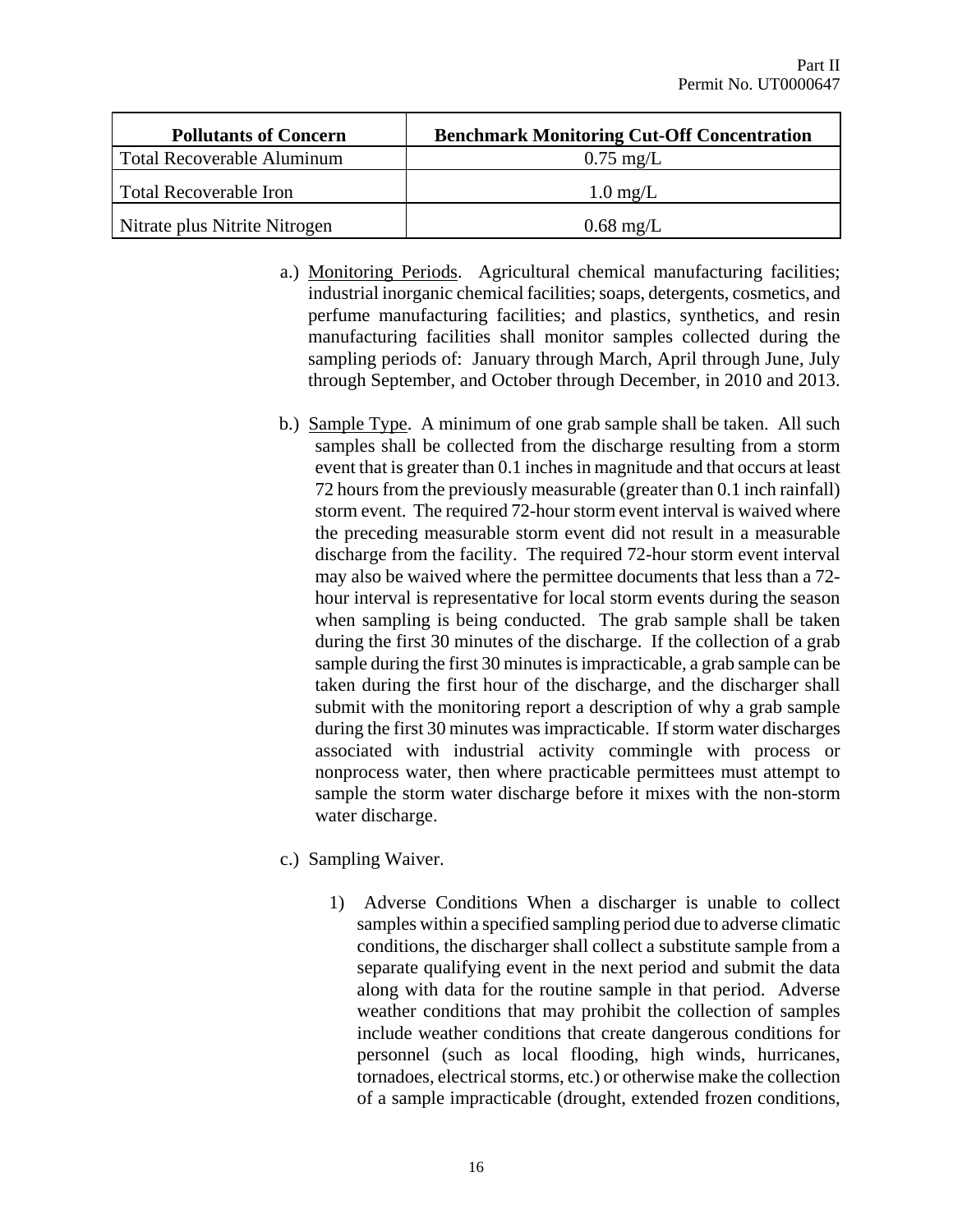etc.).

- 2) Low Concentration Waiver. When the average concentration for a pollutant calculated from all monitoring data collected from an outfall during the second year monitoring period, is less than the corresponding value for that pollutant listed in Table C-3 under the column Monitoring Cut-Off Concentration, a facility may waive monitoring and reporting requirements in the fourth year monitoring period. The facility must submit to the *Executive Secretary*, in lieu of the monitoring data, a certification that there has not been a significant change in industrial activity or the pollution prevention measures in area of the facility that drains to the outfall for which sampling was waived.
- 3) Inactive and Unstaffed Site. When a discharger is unable to conduct quarterly chemical storm water sampling at an inactive and unstaffed site, the operator of the facility may exercise a waiver of the monitoring requirements as long as the facility remains inactive and unstaffed. The facility must submit to the *Executive Secretary*, in lieu of monitoring data, a certification statement on the *Storm Water Discharge Monitoring Report* (*SWDMR*) stating that the site is inactive and unstaffed so that collecting a sample during a qualifying event is not possible.
- 4) Representative Discharge. When a facility has two or more outfalls that, based on a consideration of industrial activity, significant materials, and management practices and activities within the area drained by the outfall, the permittee reasonably believes discharge substantially identical effluents, the permittee may test the effluent of one of such outfalls and report that the quantitative data also applies to the substantially identical outfall(s) provided that the permittee includes in the storm water pollution prevention plan a description of the location of the outfalls and explains in detail why the outfalls are expected to discharge substantially identical effluents. In addition, for each outfall that the permittee believes is representative, an estimate of the size of the drainage area (in square feet) and an estimate of the runoff coefficient of the drainage area [e.g., low (under 40 percent), medium (40 to 65 percent), or high (above 65 percent)] shall be provided in the plan. The permittee shall include the description of the location of the outfalls, explanation of why outfalls are expected to discharge substantially identical effluents, and estimate of the size of the drainage area and runoff coefficient with the *SWDMR*.
- 5) Alternative Certification. A discharger is not subject to the monitoring requirements of this section provided the discharger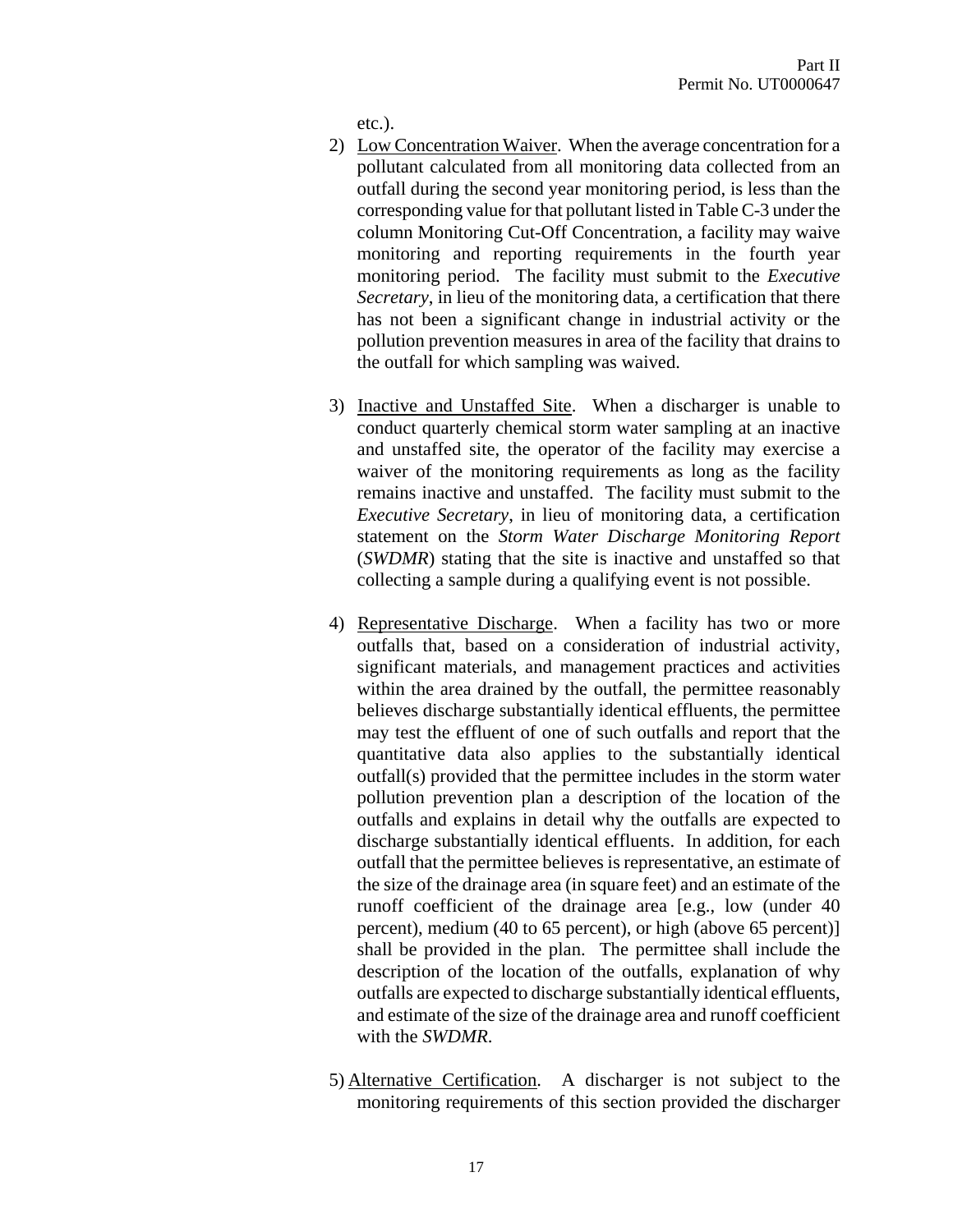makes a certification for a given outfall or on a pollutant-bypollutant basis in lieu of monitoring reports required under paragraph *b.* below, under penalty of law, signed in accordance with *Part V.G.* (Signatory Requirements), that material handling equipment or activities, raw materials, intermediate products, final products, waste materials, by-products, industrial machinery or operations, or significant materials from past industrial activity that are located in areas of the facility within the drainage area of the outfall are not presently exposed to storm water and are not expected to be exposed to storm water for the certification period. Such certification must be retained in the storm water pollution prevention plan, and submitted to the *DWQ* in accordance with *Part V.B.* of this permit. In the case of certifying that a pollutant is not present, the permittee must submit the certification along with the monitoring reports required under paragraph *d* below. If the permittee cannot certify for an entire period, they must submit the date exposure was eliminated and any monitoring required up until that date. This certification option is not applicable to compliance monitoring requirements associated with effluent limitations.

d.) Reporting. Permittees with agricultural chemical manufacturing facilities; industrial inorganic chemical facilities; soaps, detergents, cosmetics, and perfume manufacturing facilities; and plastics, synthetics, and resin manufacturing facilities shall submit monitoring results for each outfall associated with industrial activity [or a certification in accordance with paragraphs *(3)*, *(4)*, or *(5)* above] obtained during the second and fourth year reporting periods on *Storm Water Discharge Monitoring Report* (*SWDMR*) Form(s) postmarked no later than the 31st day of the following March. For each outfall, one *SWDMR* form must be submitted per storm event sampled. Signed copies of *SWDMR*s, or said certifications, shall be submitted to the *Executive Secretary* at the address listed in *Part I.D.1.* of the permit.

> 1.) Additional Notification. In addition to filing copies of discharge monitoring reports in accordance with paragraph *d.* (above), agricultural chemical manufacturing facilities; industrial inorganic chemical facilities; soaps, detergents, cosmetics, and perfume manufacturing facilities; and plastics, synthetics, and resin manufacturing facilities with at least one storm water discharge associated with industrial activity through a large or medium municipal separate storm sewer system (systems serving a population of 100,000 or more) must submit signed copies of discharge monitoring reports to the operator of the municipal separate storm sewer system in accordance with the dates provided in paragraph *d.* (above).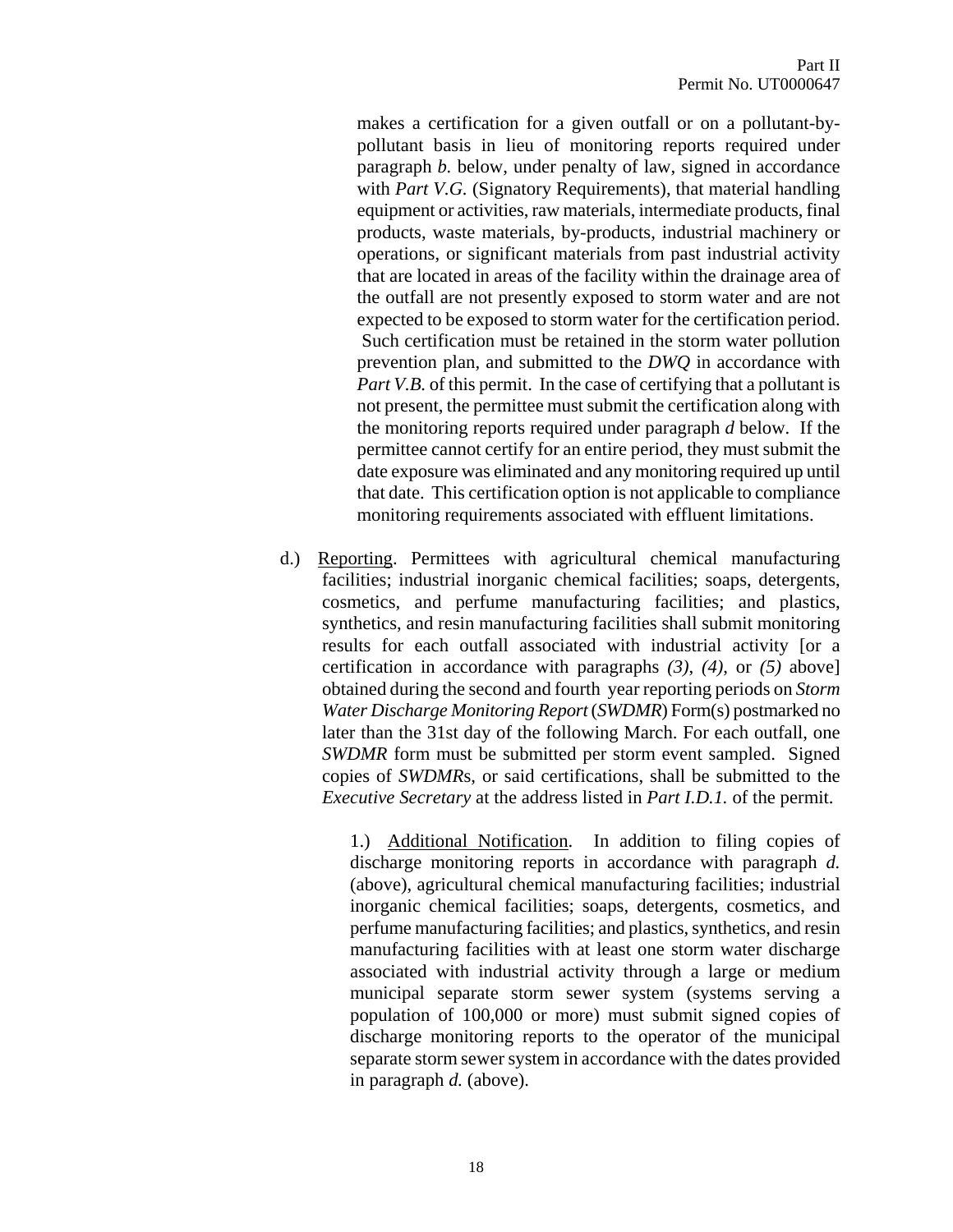- e). Compliance Monitoring Requirements. In addition to the monitoring required in Part *II.1.e.2*, permittees with contaminated storm water runoff from phosphate fertilizer manufacturing facilities must monitor their contaminated storm water discharges for the presence of phosphorus and fluoride at least annually (one time per year). Facilities must report in accordance with Part *II.1.e.2* below (Reporting). In addition to the parameters listed above, the permittee shall provide the date and duration (in hours) of the storm event(s) sampled; rainfall measurements or estimates (in inches) of the storm event that generated the sampled runoff; the duration between the storm event sampled and the end of the previous measurable (greater than 0.1 inch rainfall) storm event; and an estimate of the total volume (in gallons) of the discharge sampled;
	- 1.) Sample Type. A minimum of one grab sample shall be taken. All such samples shall be collected from the discharge resulting from a storm event that is greater than 0.1 inches in magnitude and that occurs at least 72 hours from the previously measurable (greater than 0.1 inch rainfall) storm event. The required 72-hour storm event interval is waived where the preceding measurable storm event did not result in a measurable discharge from the facility. The required 72-hour storm event interval may also be waived where the permittee documents that less than a 72-hour interval is representative for local storm events during the season when sampling is being conducted. The grab sample shall be taken during the first 30 minutes of the discharge. If the collection of a grab sample during the first 30 minutes is impracticable, a grab sample can be taken during the first hour of the discharge, and the discharger shall submit with the monitoring report a description of why a grab sample during the first 30 minutes was impracticable.
	- 2.) Reporting. Permittees with phosphate fertilizer manufacturing facilities shall submit monitoring results obtained during the second year reporting period on *Storm Water Discharge Monitoring Report* (*SWDMR*) Form(s) postmarked no later than the 28th day of the following February. For each outfall, one signed *SWDMR* form must be submitted to the *Executive Secretary* per storm event sampled. Signed copies of *SWDMR*s shall be submitted to the *Executive Secretary* at the address indicated in *Part I.D.1* of this permit.
	- 3.) Additional Notification. In addition to filing copies of *SWDMR*s in accordance with paragraph *(2)* (above), permittees that discharge through a large or medium municipal separate storm sewer system (systems serving a population of 100,000 or more) must submit signed copies of *SWDMR*s to the operator of the municipal separate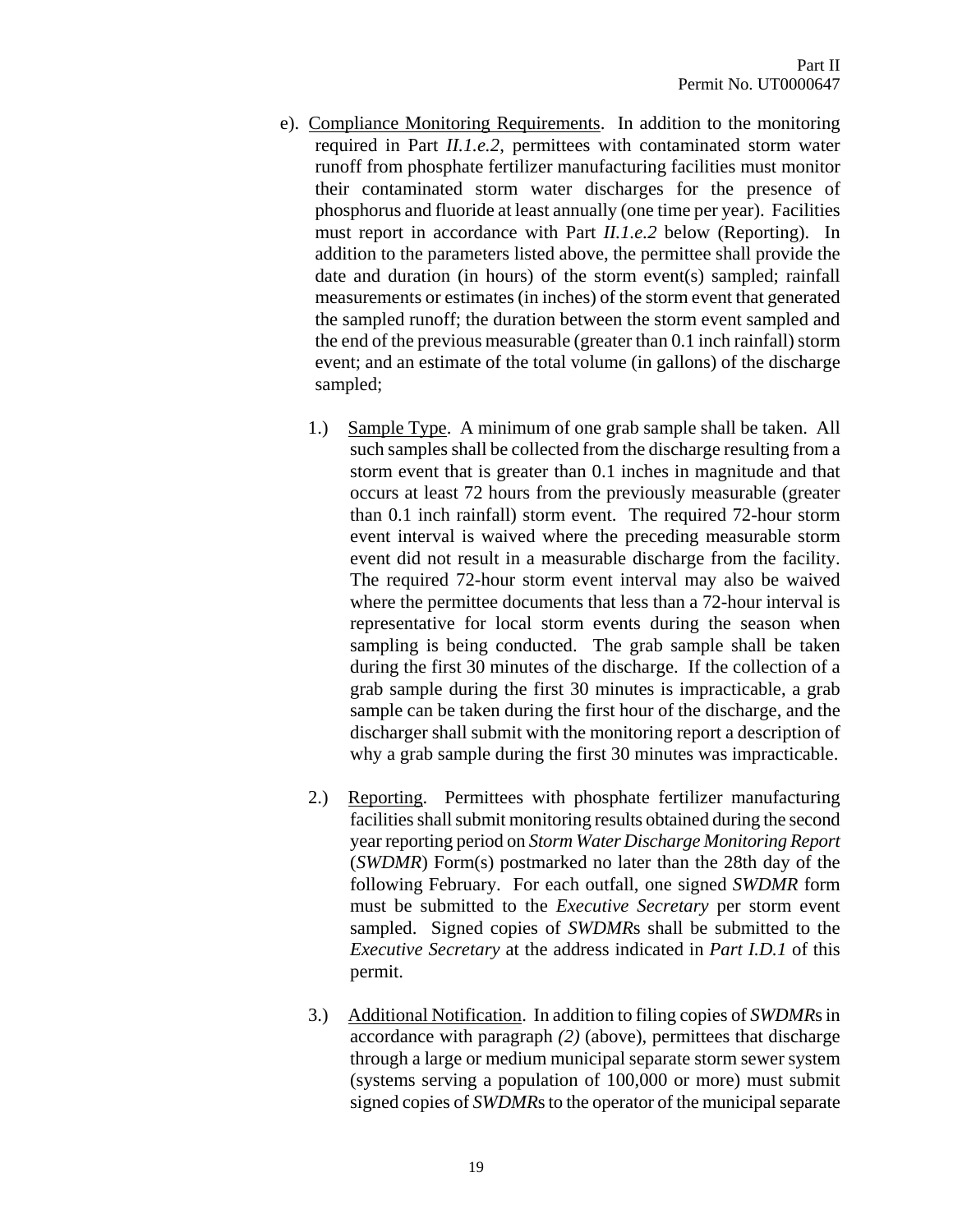storm sewer system in accordance with the dates provided in paragraph *(2)* (above).

- 2. Quarterly Visual Examination of Storm Water Quality. Facilities shall perform and document a visual examination of a storm water discharge associated with industrial activity from each outfall, except discharges exempted below. The examination must be made at least once in each of the following designated periods during daylight hours unless there is insufficient rainfall or snow melt to produce a runoff event: January through March; April through June; July through September; and October through December.
	- a.) Sample and Data Collection. Examinations shall be made of samples collected within the first 30 minutes (or as soon thereafter as practical, but not to exceed 1 hour) of when the runoff or snowmelt begins discharging. The examinations shall document observations of color, odor, clarity, floating solids, settled solids, suspended solids, foam, oil sheen, and other obvious indicators of storm water pollution. The examination must be conducted in a well lit area. No analytical tests are required to be performed on the samples. All such samples shall be collected from the discharge resulting from a storm event that is greater than 0.1 inches in magnitude and that occurs at least 72 hours from the previously measurable (greater than 0.1 inch rainfall) storm event. Where practicable, the same individual should carry out the collection and examination of discharges for entire permit term.
	- b.) Visual Storm Water Discharge Examination Reports. Visual examination reports must be maintained onsite in the pollution prevention plan. The report shall include the examination date and time, examination personnel, the nature of the discharge (i.e., runoff or snow melt), visual quality of the storm water discharge (including observations of color, odor, clarity, floating solids, settled solids, suspended solids, foam, oil sheen, and other obvious indicators of storm water pollution), and probable sources of any observed storm water contamination.
	- c.) Representative Discharge. When GSL Minerals has two or more outfalls that, based on a consideration of industrial activity, significant materials, and management practices and activities within the area drained by the outfall, the permittee reasonably believes discharge substantially identical effluents, the permittee may collect a sample of effluent of one of such outfalls and report that the observation data also applies to the substantially identical outfall(s) provided that the permittee includes in the storm water pollution prevention plan a description of the location of the outfalls and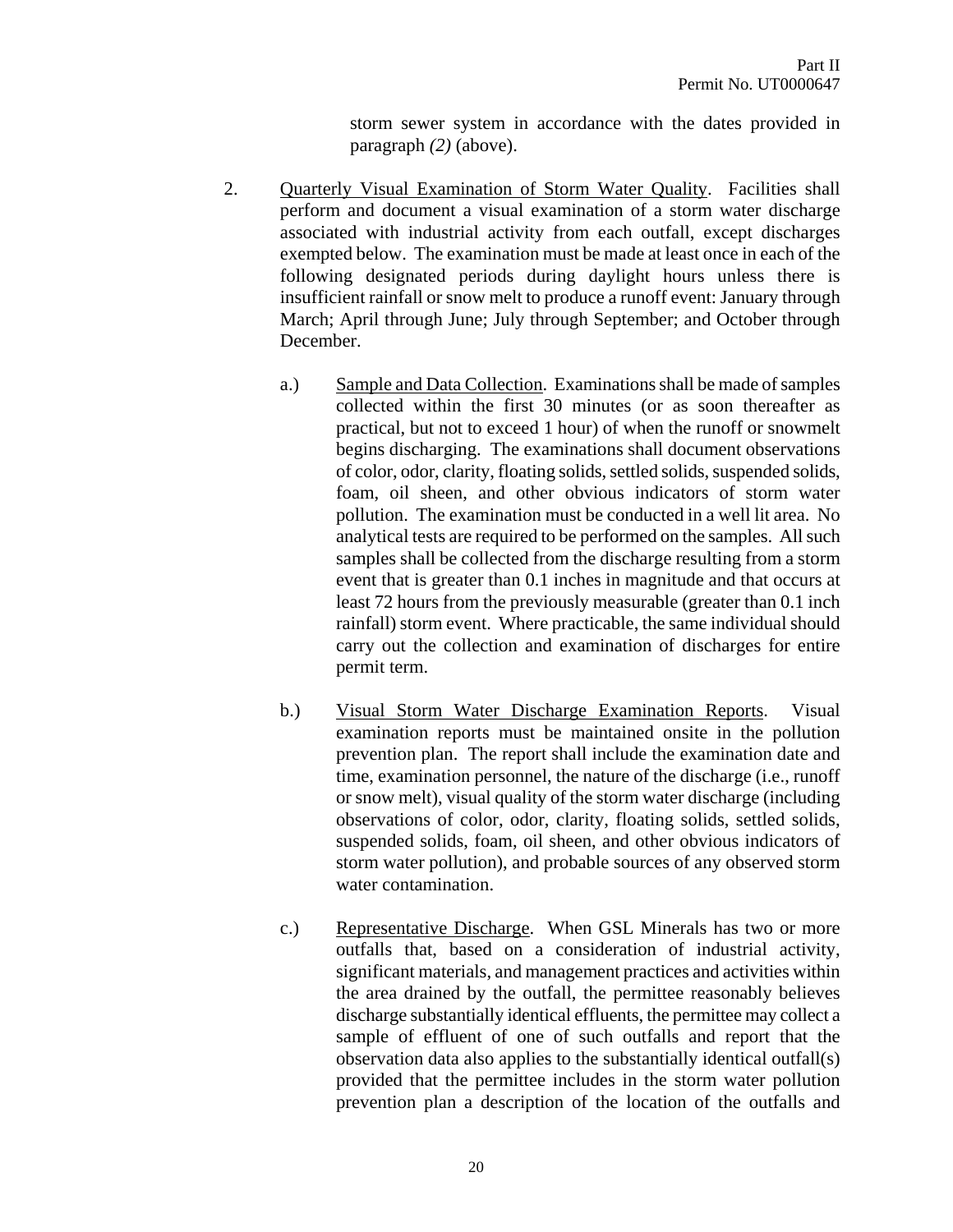explains in detail why the outfalls are expected to discharge substantially identical effluents. In addition, for each outfall that the permittee believes is representative, an estimate of the size of the drainage area (in square feet) and an estimate of the runoff coefficient of the drainage area [e.g., low (under 40 percent), medium (40 to 65 percent), or high (above 65 percent)] shall be provided in the plan.

- d.) Adverse Conditions. When a discharger is unable to collect samples over the course of the visual examination period as a result of adverse climatic conditions, the discharger must document the reason for not performing the visual examination and retain this documentation onsite with the results of the visual examination. Adverse weather conditions, which may prohibit the collection of samples, include weather conditions that create dangerous conditions for personnel (such as local flooding, high winds, hurricane, tornadoes, electrical storms, etc.) or otherwise make the collection of a sample impracticable (drought, extended frozen conditions, etc.).
- e.) Inactive and Unstaffed Site. When a discharger is unable to conduct visual storm water examinations at an inactive and unstaffed site, the operator of the facility may exercise a waiver of the monitoring requirement as long as the facility remains inactive and unstaffed. The facility must maintain a certification with the pollution prevention plan stating that the site is inactive and unstaffed so that performing visual examinations during a qualifying event is not feasible.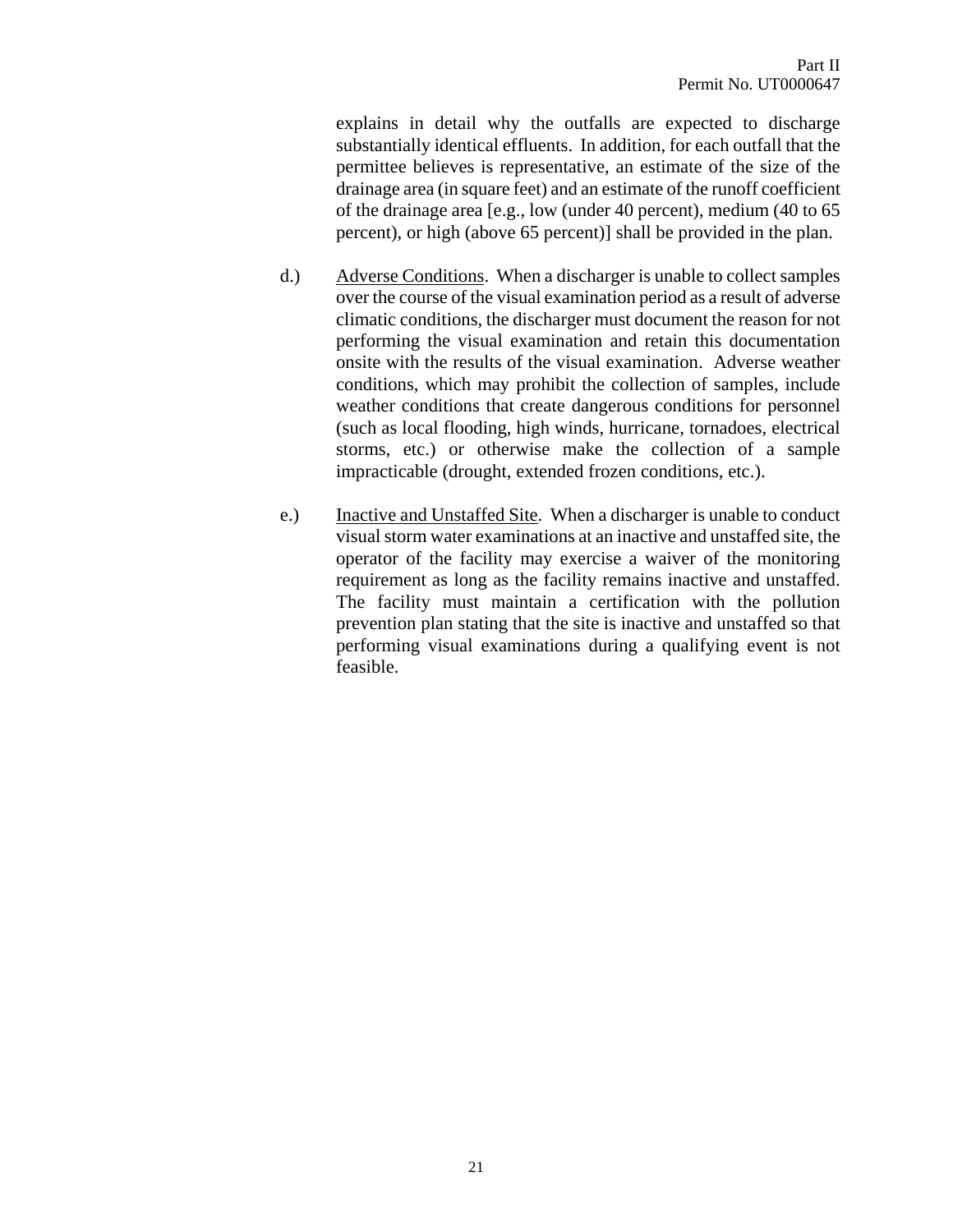#### III. MONITORING, RECORDING & ADDITIONAL REPORTING REQUIREMENTS

- A. Representative Sampling. Samples taken in compliance with the monitoring requirements established under *Part I* shall be collected from the effluent stream prior to discharge into the receiving waters. Samples and measurements shall be representative of the volume and nature of the monitored discharge. Sludge samples shall be collected at a location representative of the quality of sludge immediately prior to the use-disposal practice.
- B. Monitoring Procedures. Monitoring must be conducted according to test procedures approved under *Utah Administrative Code ("UAC") R317-2-10 and 40CFR Part 503*, unless other test procedures have been specified in this permit.
- C. Penalties for Tampering. The *Act* provides that any person who falsifies, tampers with, or knowingly renders inaccurate, any monitoring device or method required to be maintained under this permit shall, upon conviction, be punished by a fine of not more than \$10,000 per violation, or by imprisonment for not more than six months per violation, or by both.
- D. Compliance Schedules. Reports of compliance or noncompliance with, or any progress reports on, interim and final requirements contained in any Compliance Schedule of this permit shall be submitted no later than 14 days following each schedule date.
- E. Additional Monitoring by the Permittee. If the permittee monitors any parameter more frequently than required by this permit, using test procedures approved under *UAC R317-2-10* and *40 CFR 503* or as specified in this permit, the results of this monitoring shall be included in the calculation and reporting of the data submitted in the DMR. Such increased frequency shall also be indicated. Only those parameters required by the permit need to be reported.
- F. Records Contents. Records of monitoring information shall include:
	- 1. The date, exact place, and time of sampling or measurements:
	- 2. The individual(s) who performed the sampling or measurements;
	- 3. The date(s) and time(s) analyses were performed;
	- 4. The individual(s) who performed the analyses;
	- 5. The analytical techniques or methods used; and,
	- 6. The results of such analyses.
- G. Retention of Records. The permittee shall retain records of all monitoring information, including all calibration and maintenance records and all original strip chart recordings for continuous monitoring instrumentation, copies of all reports required by this permit, and records of all data used to complete the application for this permit, for a period of at least 5 years from the date of the sample, measurement, report or application. This period may be extended by request of the Executive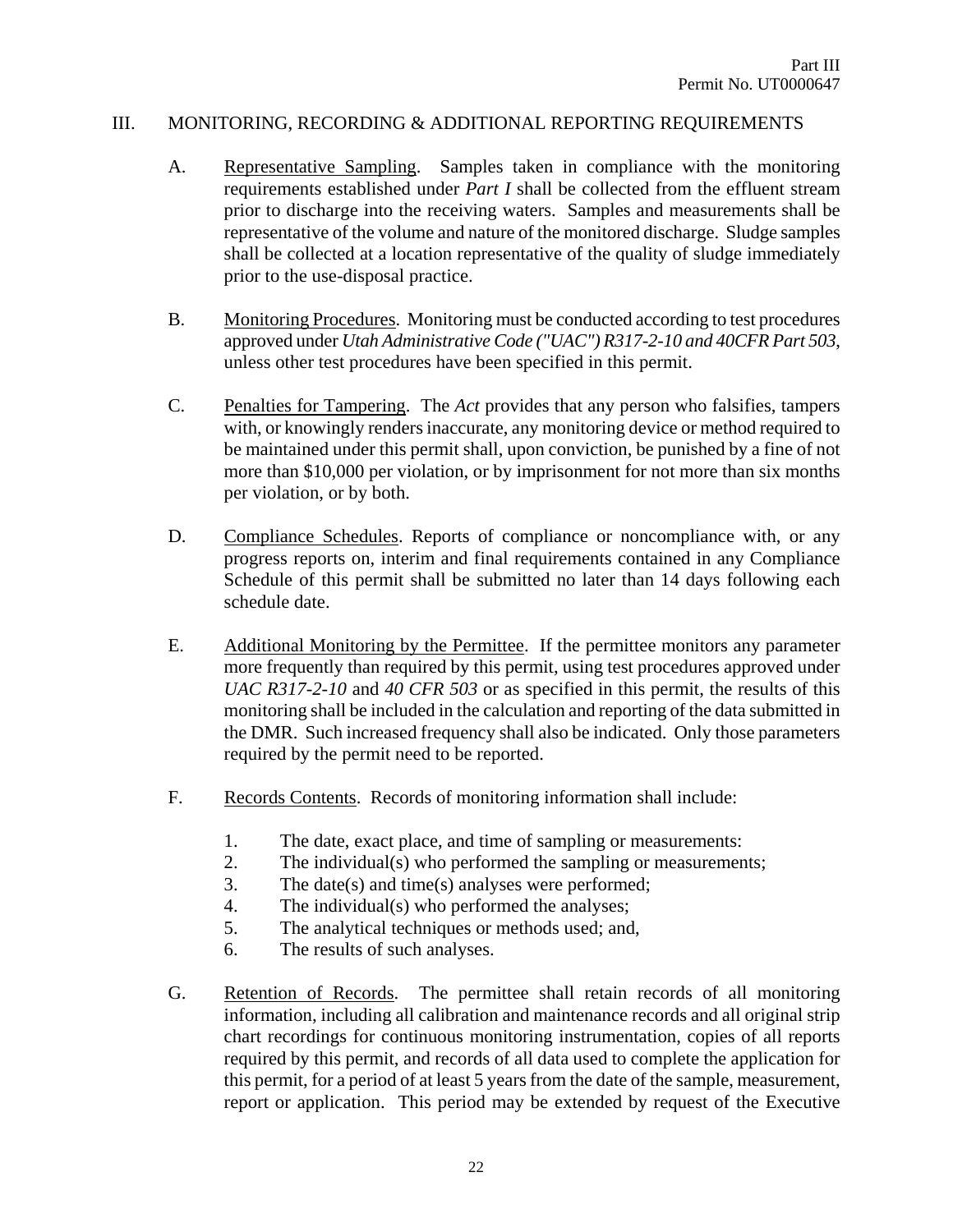Secretary at any time. A copy of this UPDES permit must be maintained on site during the duration of activity at the permitted location.

- H. Twenty-four Hour Notice of Noncompliance Reporting.
	- 1. The permittee shall (orally) report any noncompliance which may seriously endanger health or environment, as soon as possible, but no later than twenty-four (24) hours from the time the permittee first became aware of circumstances. The report shall be made to the Division of Water Quality, (801) 538-6146, or the 24-hour answering service, (801) 536-4123.
	- 2. The following occurrences of noncompliance shall be reported by telephone, (801) 536-4123 as soon as possible but no later than 24 hours from the time the permittee becomes aware of the circumstances:
		- a) Any noncompliance which may endanger health or the environment;
		- b) Any unanticipated bypass, which exceeds any effluent limitation in the permit (See *Part IV.G, Bypass of Treatment Facilities.)*;
		- c) Any upset which exceeds any effluent limitation in the permit (See *Part IV.H*, *Upset Conditions*.);
		- d) Violation of a maximum daily discharge limitation for any of the pollutants listed in the permit; or,
	- 3. A written submission shall also be provided within 5 days of the time that the permittee becomes aware of the circumstances. The written submission shall contain:
		- a) A description of the noncompliance and its cause;
		- b) The period of noncompliance, including exact dates and times;
		- c) The estimated time noncompliance is expected to continue if it has not been corrected;
		- d) Steps taken or planned to reduce, eliminate, and prevent reoccurrence of the noncompliance; and,
		- e) Steps taken, if any, to mitigate the adverse impacts on the environment and human health during the noncompliance period.
	- 4. The Executive Secretary may waive the written report on a case-by-case basis if the oral report has been received within 24 hours by the Division of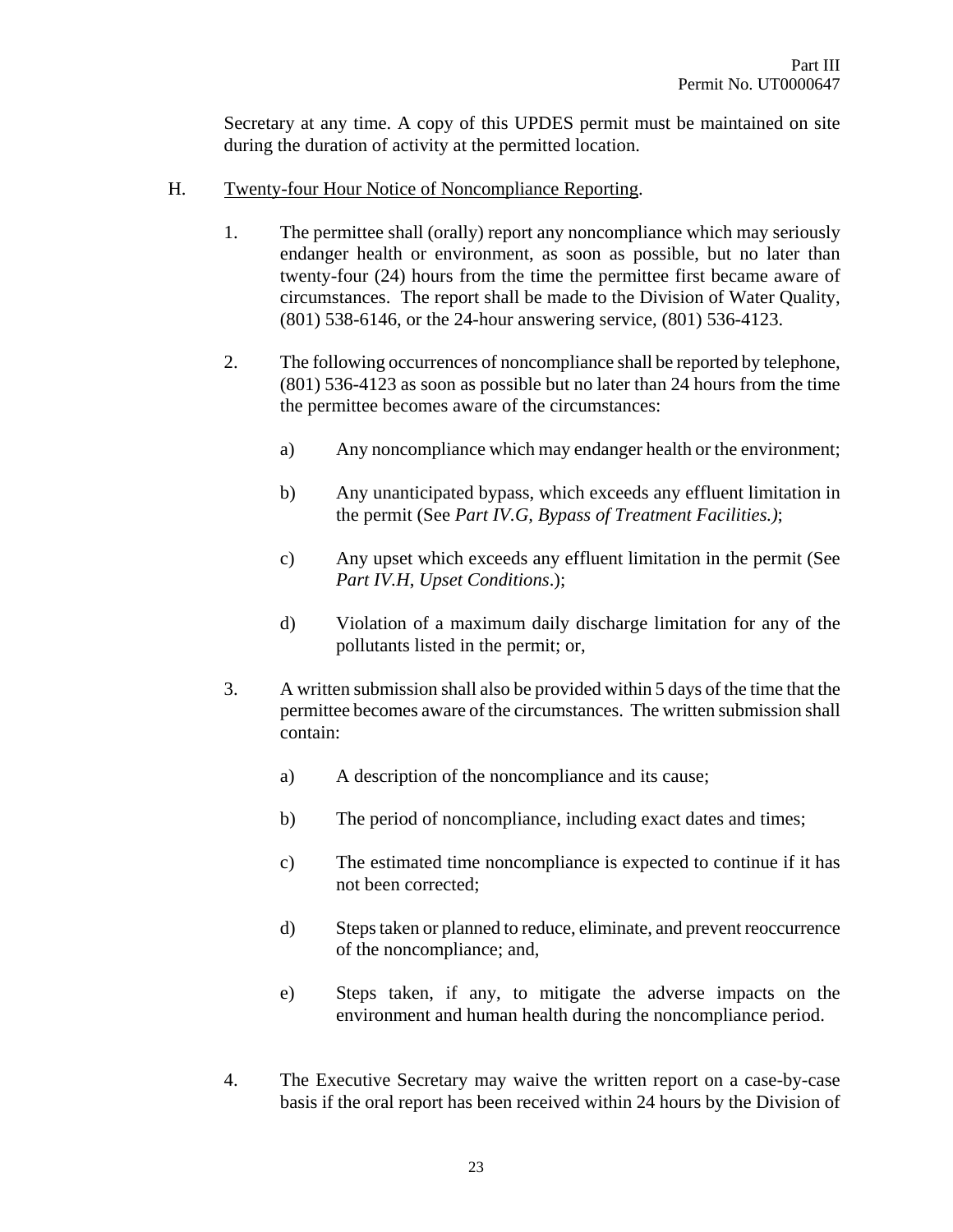Water Quality, (801) 538-6146.

- 5. Reports shall be submitted to the addresses in *Part I.D*, *Reporting of Monitoring Results*.
- I. Other Noncompliance Reporting. Instances of noncompliance not required to be reported within 24 hours shall be reported at the time that monitoring reports for *Part I.D* (Reporting of Monitoring Results) are submitted. The reports shall contain the information listed in *Part III.F* (Records Content).
- J. Inspection and Entry. The permittee shall allow the Executive Secretary, or an authorized representative, upon the presentation of credentials and other documents as may be required by law, to:
	- 1. Enter upon the permittee's premises where a regulated facility or activity is located or conducted, or where records must be kept under the conditions of the permit;
	- 2. Have access to and copy, at reasonable times, any records that must be kept under the conditions of this permit;
	- 3. Inspect at reasonable times any facilities, equipment (including monitoring and control equipment), practices, or operations regulated or required under this permit;
	- 4. Sample or monitor at reasonable times, for the purpose of assuring permit compliance or as otherwise authorized by the *Act*, any substances or parameters at any location; and,
	- 5. The permittee shall make the necessary arrangements with the landowner or leaseholder to obtain permission or clearance, the Executive Secretary, or authorized representative, upon the presentation of credentials and other documents as may be required by law, will be permitted to enter without delay for the purposes of performing their responsibilities.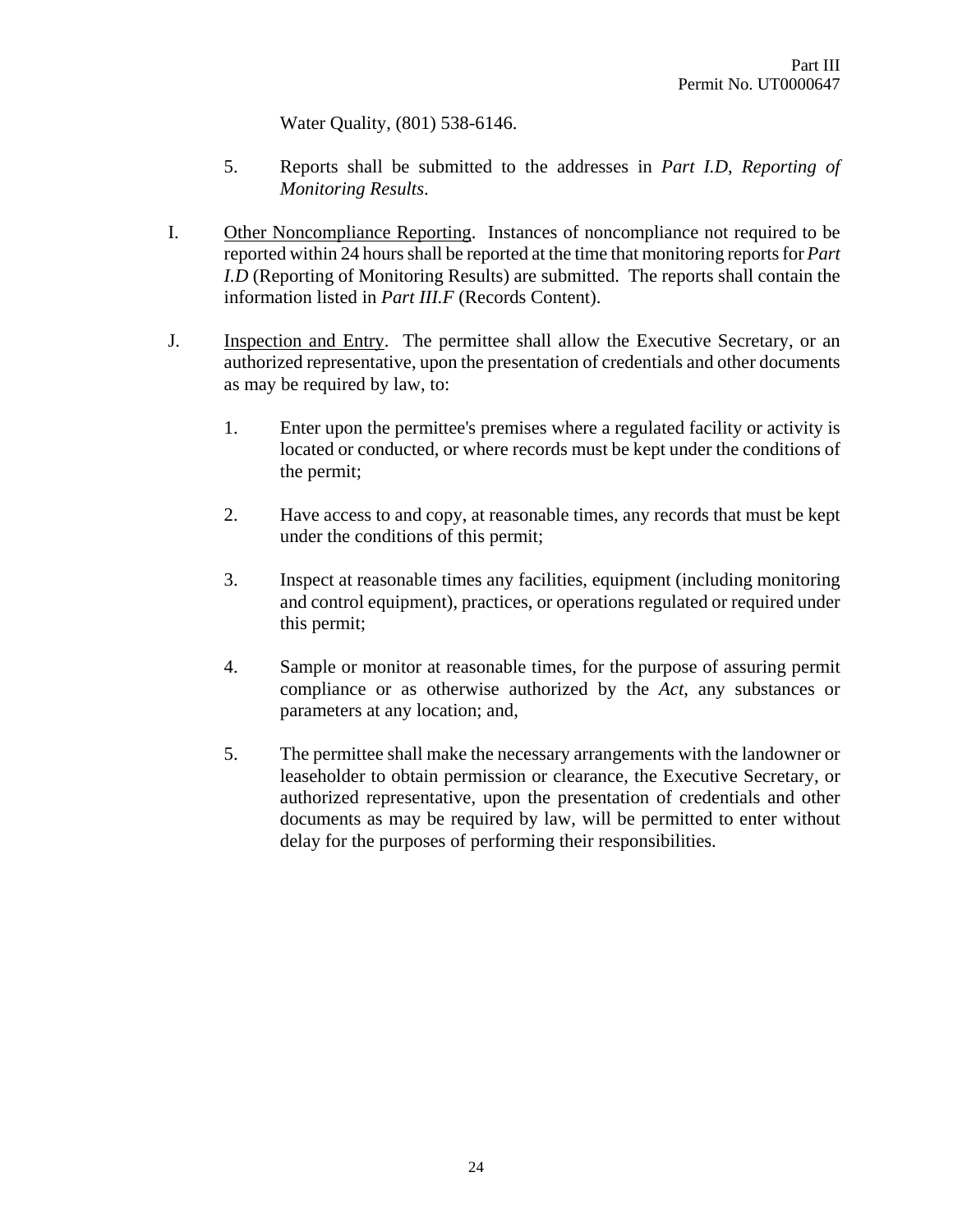# IV. COMPLIANCE RESPONSIBILITIES

- A. Duty to Comply. The permittee must comply with all conditions of this permit. Any permit noncompliance constitutes a violation of the Act and is grounds for enforcement action; for permit termination, revocation and reissuance, or modification; or for denial of a permit renewal application. The permittee shall give advance notice to the Executive Secretary of any planned changes in the permitted facility or activity, which may result in noncompliance with permit requirements.
- B. Penalties for Violations of Permit Conditions. The *Act* provides that any person who violates a permit condition implementing provisions of the *Act* is subject to a civil penalty not to exceed \$10,000 per day of such violation. Any person who willfully or negligently violates permit conditions or the Act is subject to a fine not exceeding \$25,000 per day of violation. Any person convicted under *UCA 19-5-115(2)* a second time shall be punished by a fine not exceeding \$50,000 per day. Except as provided at *Part IV.G* (Bypass of Treatment Facilities) and *Part IV.H* (Upset Conditions), nothing in this permit shall be construed to relieve the permittee of the civil or criminal penalties for noncompliance.
- C. Need to Halt or Reduce Activity not a Defense. It shall not be a defense for a permittee in an enforcement action that it would have been necessary to halt or reduce the permitted activity in order to maintain compliance with the conditions of this permit.
- D. Duty to Mitigate. The permittee shall take all reasonable steps to minimize or prevent any discharge in violation of this permit, which has a reasonable likelihood of adversely affecting human health or the environment.
- E. Proper Operation and Maintenance. The permittee shall at all times properly operate and maintain all facilities and systems of treatment and control (and related appurtenances) which are installed or used by the permittee to achieve compliance with the conditions of this permit. Proper operation and maintenance also includes adequate laboratory controls and quality assurance procedures. This provision requires the operation of back-up or auxiliary facilities or similar systems, which are installed by a permittee only when the operation is necessary to achieve compliance with the conditions of the permit.
- F. Removed Substances. Collected pollutants removed in the course of treatment shall be disposed of in such a manner so as to prevent any pollutant from entering any waters of the state or creating a health hazard.
- G. Bypass of Treatment Facilities.
	- 1. Bypass Not Exceeding Limitations. The permittee may allow any bypass to occur which does not cause effluent limitations to be exceeded, only if it is for essential maintenance to assure efficient operation. These bypasses are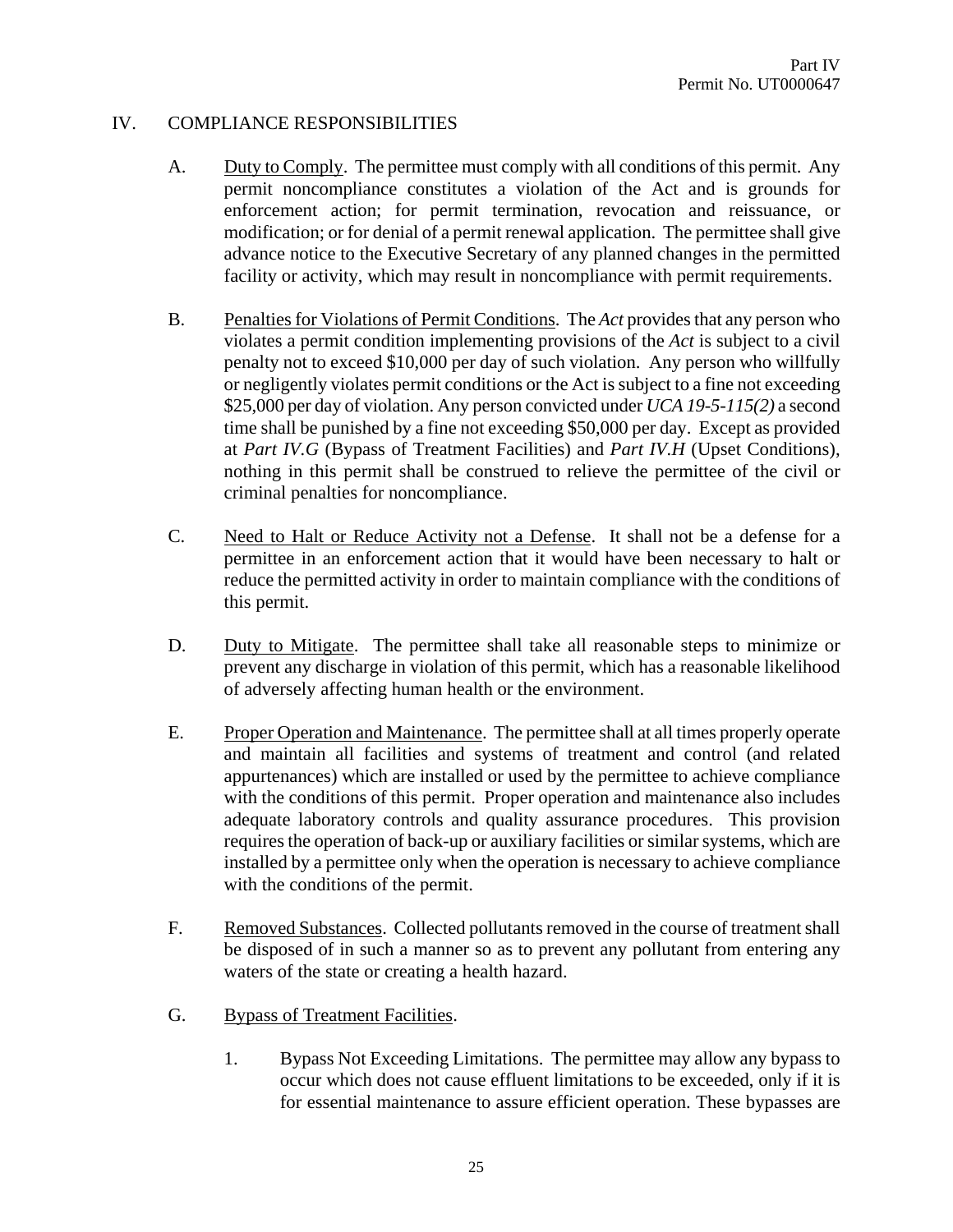not subject to *paragraphs 2 and 3* of this section.

- 2. Prohibition of Bypass.
	- a) Bypass is prohibited, and the Executive Secretary may take enforcement action against a permittee for bypass, unless:
		- 1) Bypass was unavoidable to prevent loss of human life, personal injury, or severe property damage;
		- 2) There were no feasible alternatives to bypass, such as the use of auxiliary treatment facilities, retention of untreated wastes, or maintenance during normal periods of equipment downtime. This condition is not satisfied if adequate backup equipment should have been installed in the exercise of reasonable engineering judgement to prevent a bypass which occurred during normal periods of equipment downtime or preventive maintenance, and
		- 3) The permittee submitted notices as required under *section IV.G.3*.
	- b) The Executive Secretary may approve an anticipated bypass, after considering its adverse effects, if the Executive Secretary determines that it will meet the three conditions listed in *sections IV.G.2.a (1), (2) and (3)*.
- 3. Notice.
	- a) Anticipated bypass. Except as provided above in *section IV.G.2* and below in *section IV.G.3.b*, if the permittee knows in advance of the need for a bypass, it shall submit prior notice, at least 90 days before the date of bypass. The prior notice shall include the following unless otherwise waived by the Executive Secretary:
		- 1) Evaluation of alternative to bypass, including cost-benefit analysis containing an assessment of anticipated resource damages:
		- 2) A specific bypass plan describing the work to be performed including scheduled dates and times. The permittee must notify the Executive Secretary in advance of any changes to the bypass schedule;
		- 3) Description of specific measures to be taken to minimize environmental and public health impacts;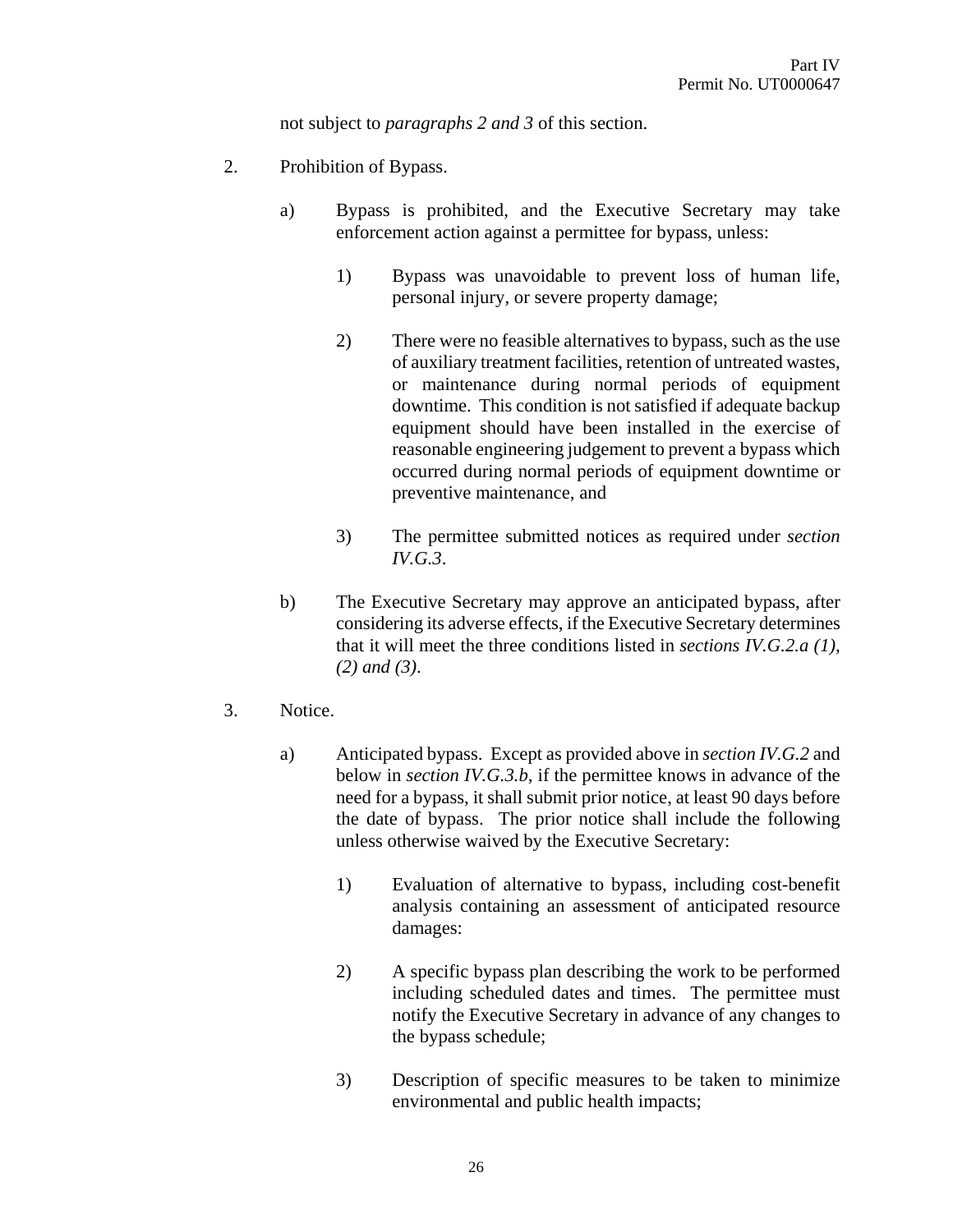- 4) A notification plan sufficient to alert all downstream users, the public and others reasonably expected to be impacted by the bypass;
- 5) A water quality assessment plan to include sufficient monitoring of the receiving water before, during and following the bypass to enable evaluation of public health risks and environmental impacts; and,
- 6) Any additional information requested by the Executive Secretary.
- b) Emergency Bypass. Where 90 days advance notice is not possible, the permittee must notify the Executive Secretary, and the Director of the Department of Natural Resources, as soon as it becomes aware of the need to bypass and provide to the Executive Secretary the information in *section IV.G.3.a.(1) through (6)* to the extent practicable.
- c) Unanticipated bypass. The permittee shall submit notice of an unanticipated bypass to the Executive Secretary as required under *Part III.H* (Twenty-four Hour Notice of Non Compliance Reporting). The permittee shall also immediately notify the Director of the Department of Natural Resources, the public and downstream users and shall implement measures to minimize impacts to public health and environment to the extent practicable.

# H. Upset Conditions.

- 1. Effect of an upset. An upset constitutes an affirmative defense to an action brought for noncompliance with technology based permit effluent limitations if the requirements of *Paragraph 2* of this section are met. Executive Secretary's administrative determination regarding a claim of upset cannot be judiciously challenged by the permittee until such time as an action is initiated for noncompliance.
- 2. Conditions necessary for a demonstration of upset. A permittee who wishes to establish the affirmative defense of upset shall demonstrate, through properly signed, contemporaneous operating logs, or other relevant evidence that:
	- a) An upset occurred and that the permittee can identify the cause(s) of the upset;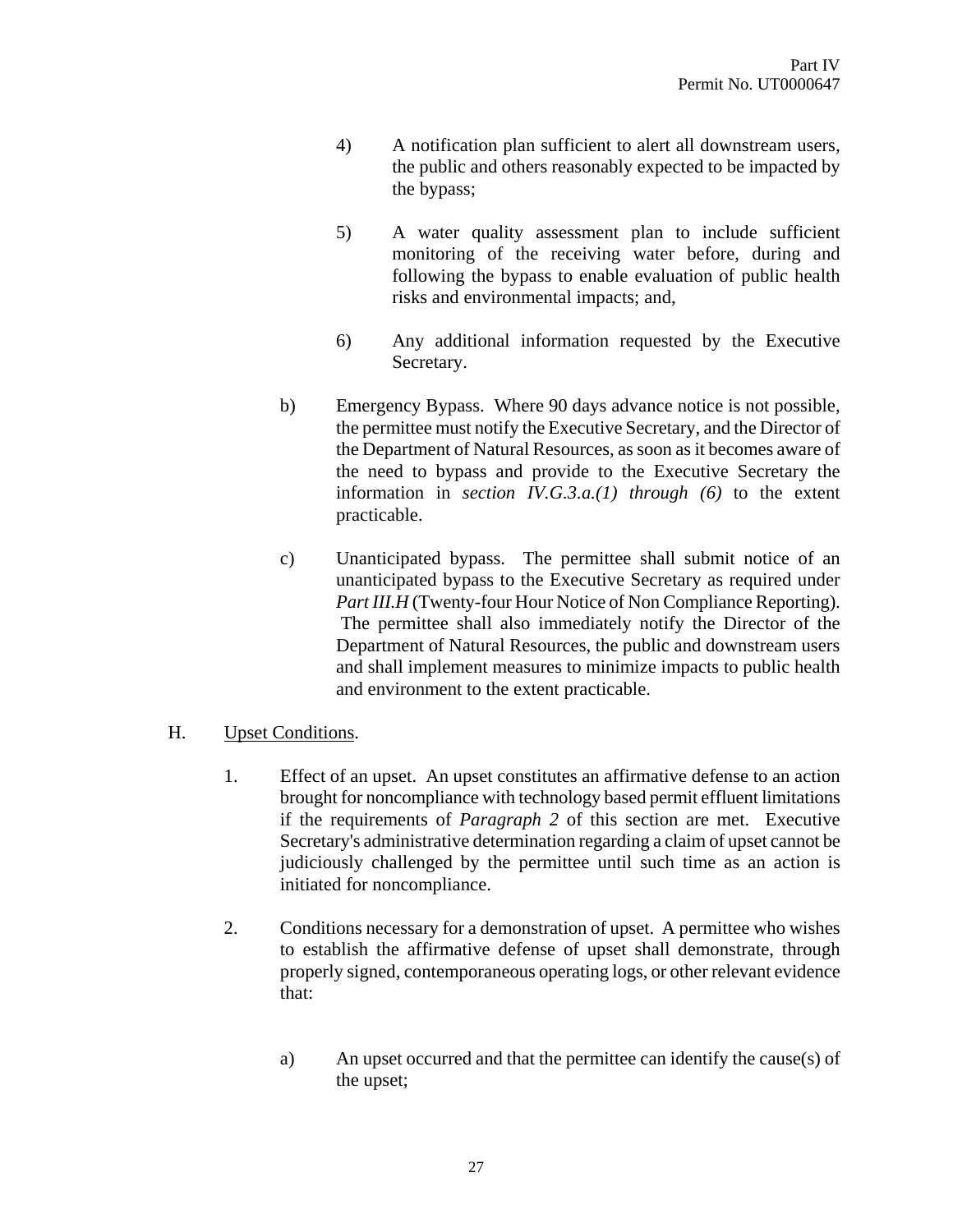- b) The permitted facility was at the time being properly operated;
- c) The permittee submitted notice of the upset as required under *Part III.H* (Twenty-four Hour Notice of Noncompliance Reporting); and,
- d) The permittee complied with any remedial measures required under *Part IV.D* (Duty to Mitigate).
- 3. Burden of proof. In any enforcement proceeding, the permittee seeking to establish the occurrence of an upset has the burden of proof.
- I. Toxic Pollutants. The permittee shall comply with effluent standards or prohibitions established under Section 307(a) of *The Water Quality Act of 1987* for toxic pollutants within the time provided in the regulations that establish those standards or prohibitions, even if the permit has not yet been modified to incorporate the requirement.
- J. Changes in Discharge of Toxic Substances. Notification shall be provided to the Executive Secretary as soon as the permittee knows of, or has reason to believe:
	- 1. That any activity has occurred or will occur which would result in the discharge, on a routine or frequent basis, of any toxic pollutant which is not limited in the permit, if that discharge will exceed the highest of the following "notification levels":
		- a) One hundred micrograms per liter (100 ug/L);
		- b) Two hundred micrograms per liter (200 ug/L) for acrolein and acrylonitrile; five hundred micrograms per liter (500 ug/L) for 2,4 dinitrophenol and for 2-methyl-4, 6-dinitrophenol; and one milligram per liter (1 mg/L) for antimony;
		- c) Five (5) times the maximum concentration value reported for that pollutant in the permit application in accordance with *UAC R317-8- 3.4(7)* or (10); or,
		- d) The level established by the Executive Secretary in accordance with *UAC R317-8-4.2(6)*.
	- 2. That any activity has occurred or will occur which would result in any discharge, on a non-routine or infrequent basis, of a toxic pollutant which is not limited in the permit, if that discharge will exceed the highest of the following "notification levels":
		- a) Five hundred micrograms per liter (500 ug/L);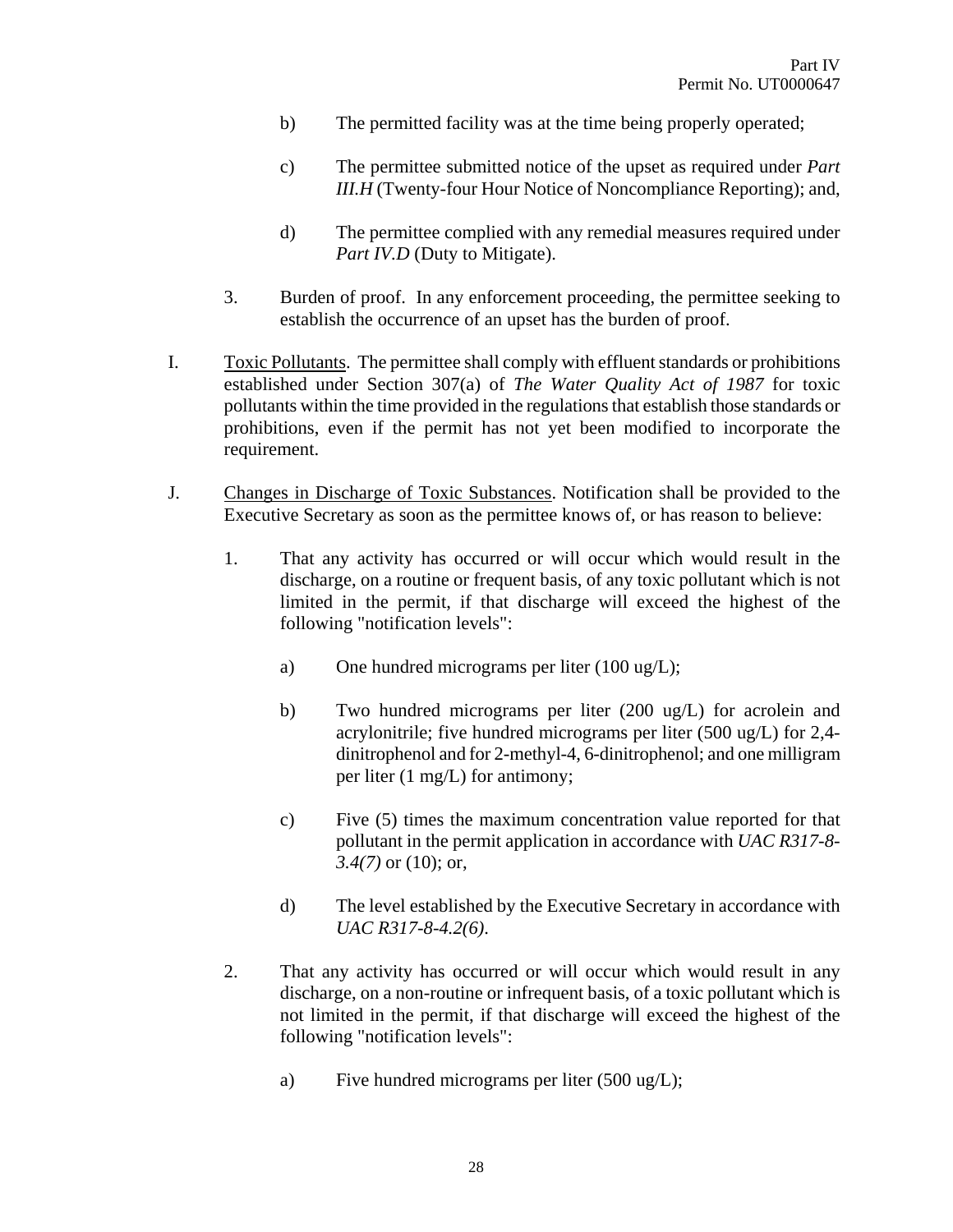- b) One milligram per liter (1 mg/L) for antimony:
- c) Ten (10) times the maximum concentration value reported for that pollutant in the permit application in accordance with *UAC R317-8- 3.4(9)*; or,
- d) The level established by the Executive Secretary in accordance with *UAC R317-8-4.2(6)*.
- K. Industrial Pretreatment. Any wastewaters discharged to the sanitary sewer, either as a direct discharge or as a hauled waste, are subject to Federal, State and local pretreatment regulations. Pursuant to Section 307 of *The Water Quality Act of 1987*, the permittee shall comply with all applicable federal General Pretreatment Regulations promulgated at *40 CFR 403*, the State Pretreatment Requirements at *UAC R317-8-8*, and any specific local discharge limitations developed by the Publicly Owned Treatment Works (POTW) accepting the wastewaters.

In addition, in accordance with *40 CFR 403.12(p)(1)*, the permittee must notify the POTW, the EPA Regional Waste Management Director, and the State hazardous waste authorities, in writing, if they discharge any substance into a POTW which if otherwise disposed of would be considered a hazardous waste under *40 CFR 261*. This notification must include the name of the hazardous waste, the EPA hazardous waste number, and the type of discharge (continuous or batch).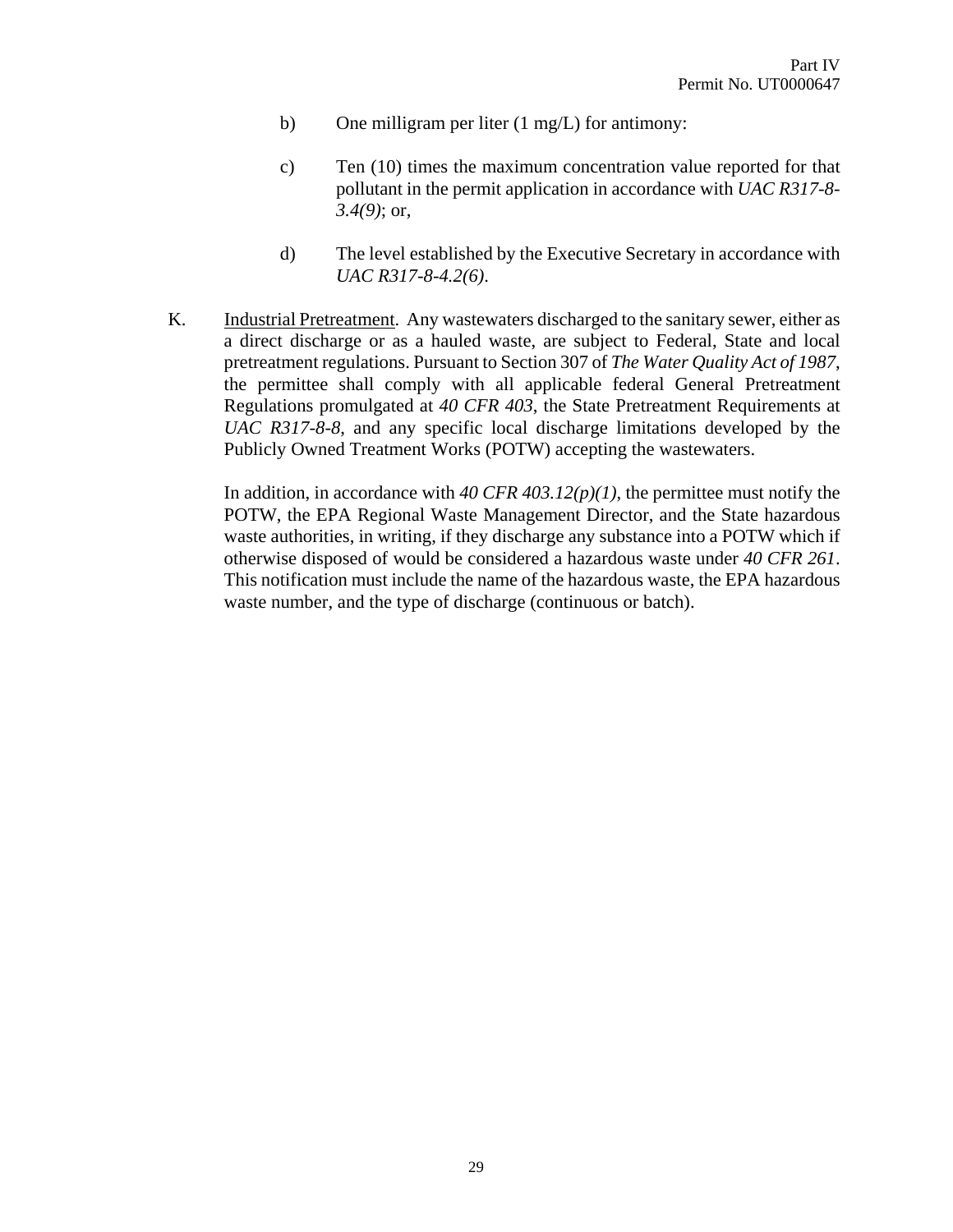# V. GENERAL REQUIREMENTS

- A. Planned Changes. The permittee shall give notice to the Executive Secretary as soon as possible of any planned physical alterations or additions to the permitted facility. Notice is required only when the alteration or addition could significantly change the nature or increase the quantity of parameters discharged or pollutant sold or given away. This notification applies to pollutants, which are not subject to effluent limitations in the permit. In addition, if there are any planned substantial changes to the permittee's existing sludge facilities or their manner of operation or to current sludge management practices of storage and disposal, the permittee shall give notice to the Executive Secretary of any planned changes at least 30 days prior to their implementation.
- B. Anticipated Noncompliance. The permittee shall give advance notice to the Executive Secretary of any planned changes in the permitted facility or activity, which may result in noncompliance with permit requirements.
- C. Permit Actions. This permit may be modified, revoked and reissued, or terminated for cause. The filing of a request by the permittee for a permit modification, revocation and reissuance, or termination, or a notification of planned changes or anticipated noncompliance, does not stay any permit condition.
- D. Duty to Reapply. If the permittee wishes to continue an activity regulated by this permit after the expiration date of this permit, the permittee shall apply for and obtain a new permit. The application shall be submitted at least 180 days before the expiration date of this permit.
- E. Duty to Provide Information. The permittee shall furnish to the Executive Secretary, within a reasonable time, any information which the Executive Secretary may request to determine whether cause exists for modifying, revoking and reissuing, or terminating this permit, or to determine compliance with this permit. The permittee shall also furnish to the Executive Secretary, upon request, copies of records required to be kept by this permit.
- F. Other Information. When the permittee becomes aware that it failed to submit any relevant facts in a permit application, or submitted incorrect information in a permit application or any report to the Executive Secretary, it shall promptly submit such facts or information.
- G. Signatory Requirements. All applications, reports or information submitted to the Executive Secretary shall be signed and certified.
	- 1. All permit applications shall be signed by either a principal executive officer or ranking elected official.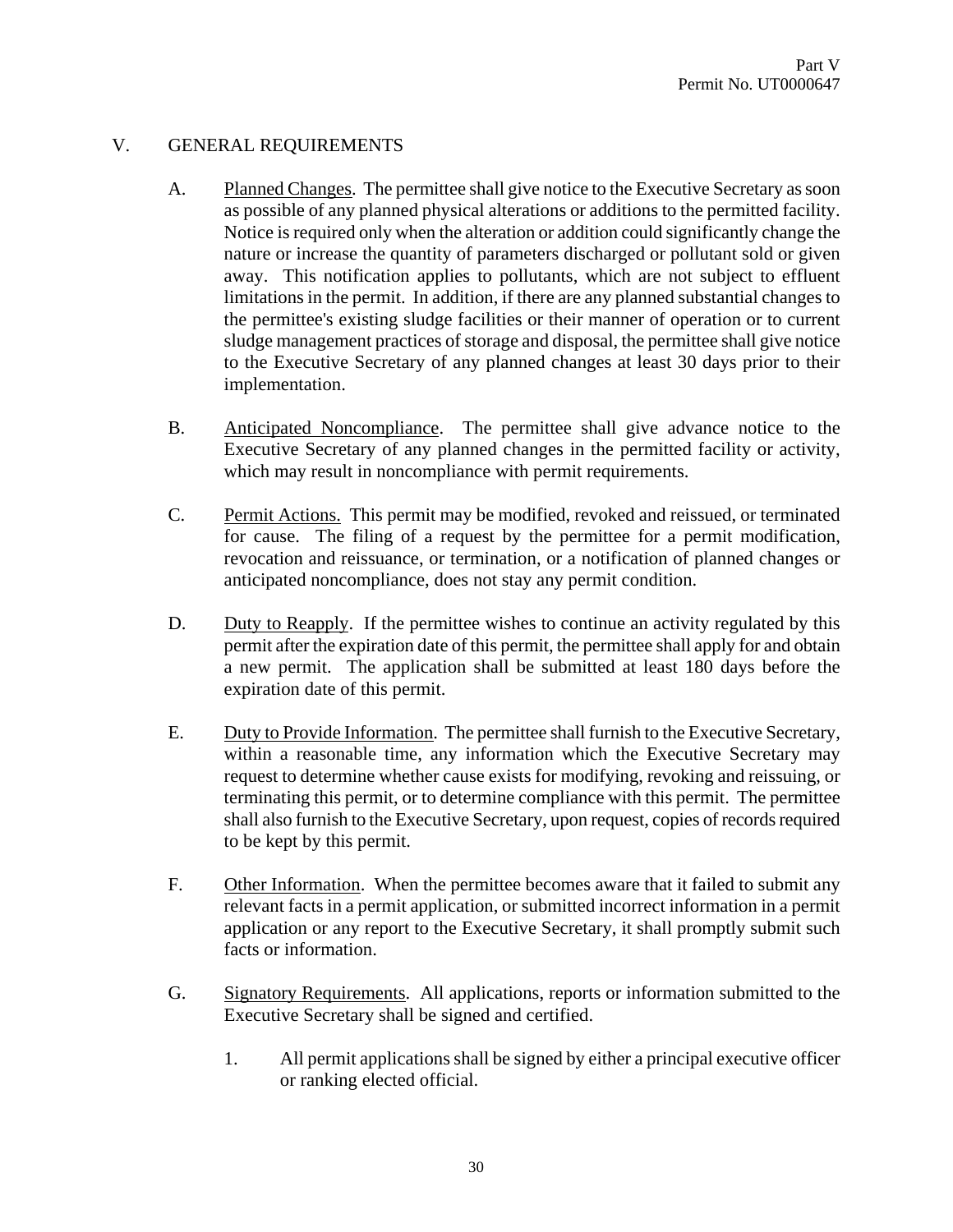- 2. All reports required by the permit and other information requested by the Executive Secretary shall be signed by a person described above or by a duly authorized representative of that person. A person is a duly authorized representative only if:
	- a) The authorization is made in writing by a person described above and submitted to the Executive Secretary, and,
	- b) The authorization specifies either an individual or a position having responsibility for the overall operation of the regulated facility, such as the position of plant manager, superintendent, position of equivalent responsibility, or an individual or position having overall responsibility for environmental matters. A duly authorized representative may thus be either a named individual or any individual occupying a named position.
- 3. Changes to authorization. If an authorization under *paragraph V.G.2* (Signatory Requirements) is no longer accurate because a different individual or position has responsibility for the overall operation of the facility, a new authorization satisfying the requirements of *paragraph V.G.2.* must be submitted to the Executive Secretary prior to or together with any reports, information, or applications to be signed by an authorized representative.
- 4. Certification. Any person signing a document under this section shall make the following certification:

"I certify under penalty of law that this document and all attachments were prepared under my direction or supervision in accordance with a system designed to assure that qualified personnel properly gather and evaluate the information submitted. Based on my inquiry of the person or persons who manage the system, or those persons directly responsible for gathering the information, the information submitted is, to the best of my knowledge and belief, true, accurate, and complete. I am aware that there are significant penalties for submitting false information, including the possibility of fine and imprisonment for knowing violations."

- H. Penalties for Falsification of Reports. The *Act* provides that any person who knowingly makes any false statement, representation, or certification in any record or other document submitted or required to be maintained under this permit, including monitoring reports or reports of compliance or noncompliance shall, upon conviction be punished by a fine of not more than \$10,000.00 per violation, or by imprisonment for not more than six months per violation, or by both.
- I. Availability of Reports. Except for data determined to be confidential under *UAC R317-8-3.2*, all reports prepared in accordance with the terms of this permit shall be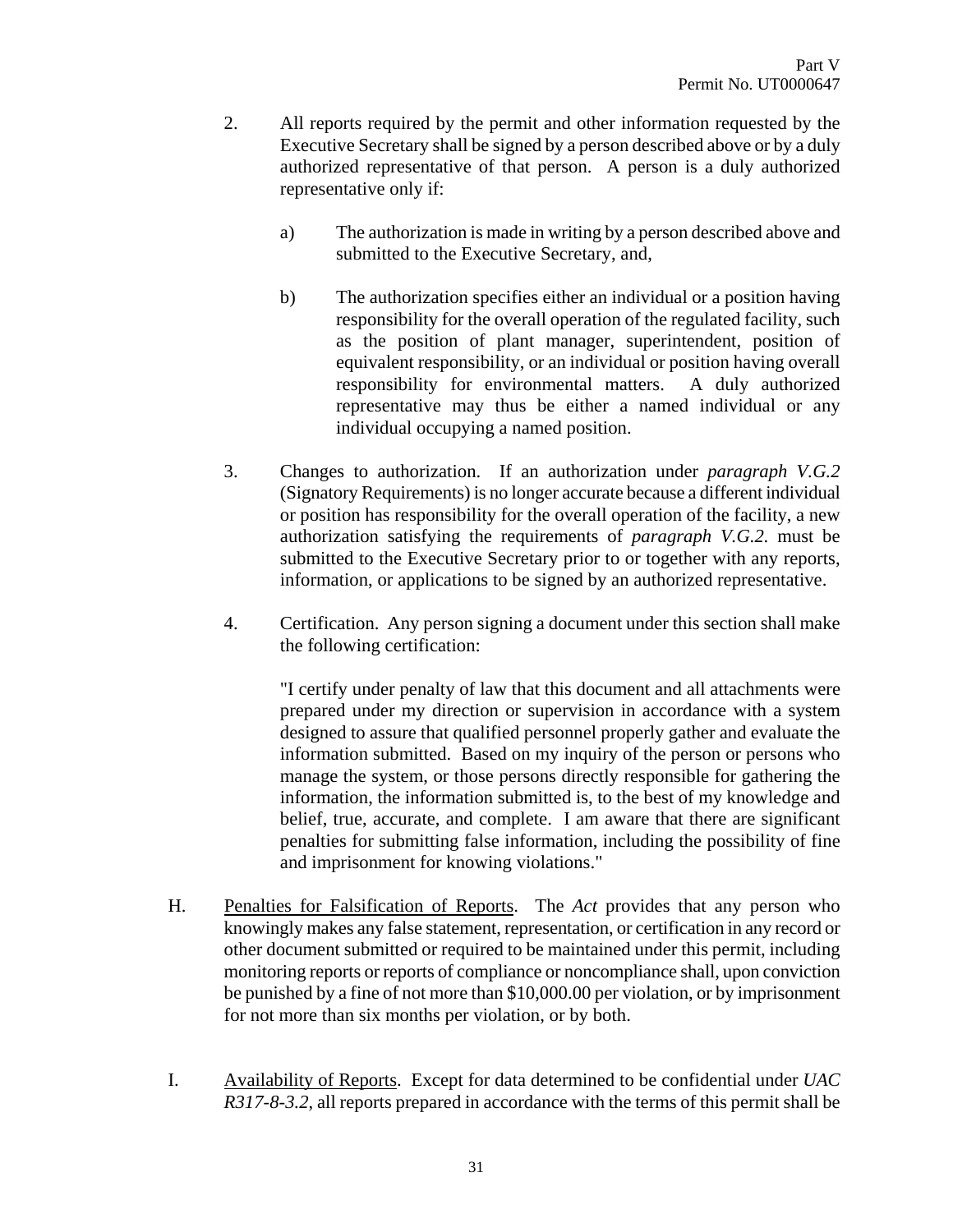available for public inspection at the office of Executive Secretary. As required by the *Act*, permit applications, permits and effluent data shall not be considered confidential.

- J. Oil and Hazardous Substance Liability. Nothing in this permit shall be construed to preclude the permittee of any legal action or relieve the permittee from any responsibilities, liabilities, or penalties to which the permittee is or may be subject under the *Act*.
- K. Property Rights. The issuance of this permit does not convey any property rights of any sort, or any exclusive privileges, nor does it authorize any injury to private property or any invasion of personal rights, nor any infringement of federal, state or local laws or regulations.
- L. Severability. The provisions of this permit are severable, and if any provisions of this permit, or the application of any provision of this permit to any circumstance, is held invalid, the application of such provision to other circumstances, and the remainder of this permit, shall not be affected thereby.
- M. Transfers. This permit may be automatically transferred to a new permittee if:
	- 1. The current permittee notifies the Executive Secretary at least 20 days in advance of the proposed transfer date;
	- 2. The notice includes a written agreement between the existing and new permittee's containing a specific date for transfer of permit responsibility, coverage, and liability between them; and,
	- 3. The Executive Secretary does not notify the existing permittee and the proposed new permittee of his or her intent to modify, or revoke and reissue the permit. If this notice is not received, the transfer is effective on the date specified in the agreement mentioned in *paragraph 2* above.
- N. State or Federal Laws. Nothing in this permit shall be construed to preclude the institution of any legal action or relieve the permittee from any responsibilities, liabilities, or penalties established pursuant to any applicable state law or regulation under authority preserved by *UCA 19-5-117* and *Section 510* of the *Act* or any applicable Federal or State transportation regulations, such as but not limited to the Department of Transportation regulations.
- O. Water Quality Reopener Provision. This permit may be reopened and modified (following proper administrative procedures) to include the appropriate effluent limitations and compliance schedule, if necessary, if one or more of the following events occurs:
	- 1. Water Quality Standards for the receiving water(s) to which the permittee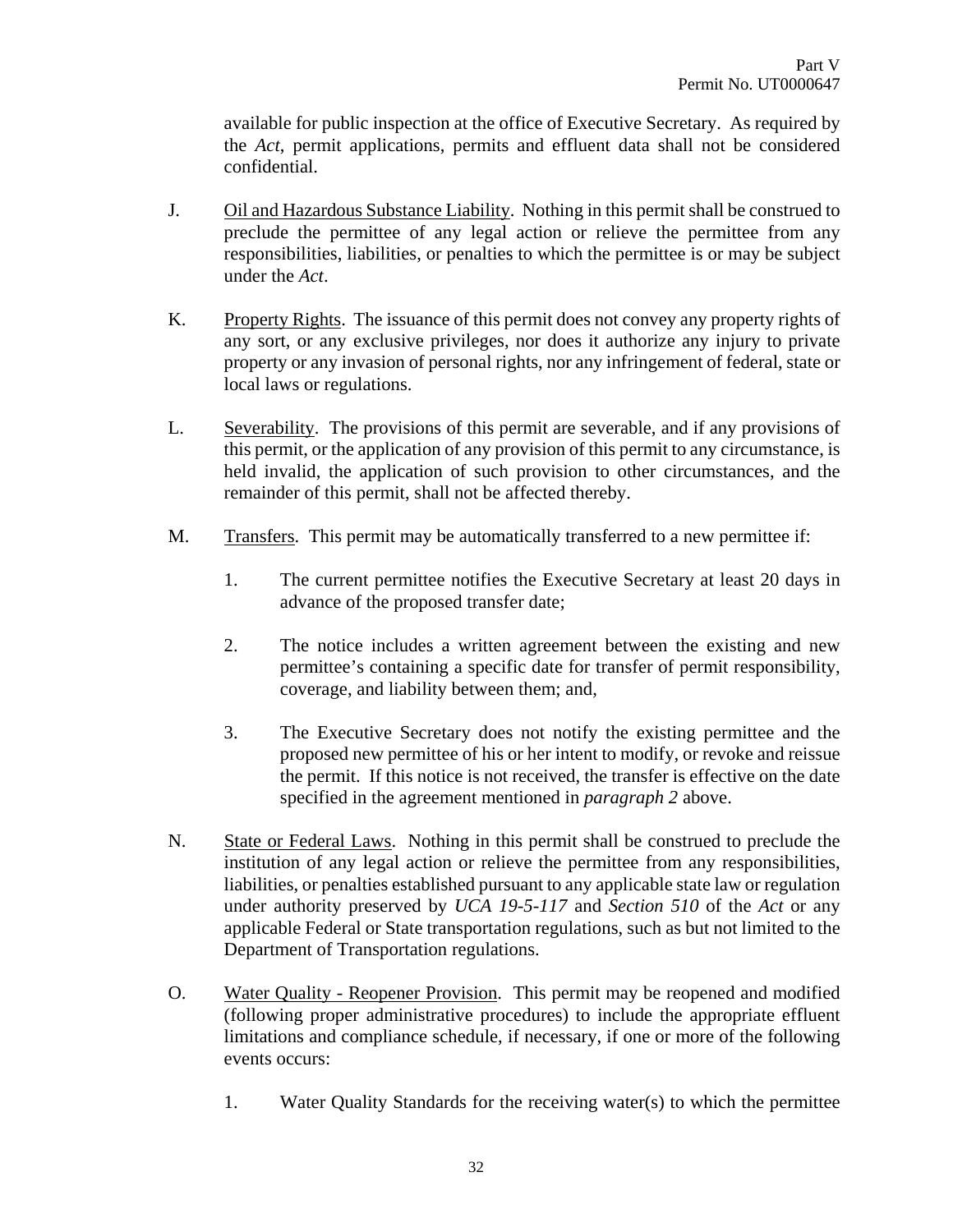discharges are modified in such a manner as to require different effluent limits than contained in this permit.

- 2. A final wasteload allocation is developed and approved by the State and/or EPA for incorporation in this permit.
- 3. A revision to the current Water Quality Management Plan is approved and adopted which calls for different effluent limitations than contained in this permit.
- P. Toxicity Limitation-Reopener Provision. This permit may be reopened and modified (following proper administrative procedures) to include whole effluent toxicity (WET) testing, a WET limitation, a compliance schedule, a compliance date, additional or modified numerical limitations, or any other conditions related to the control of toxicants if toxicity is detected during the life of this permit.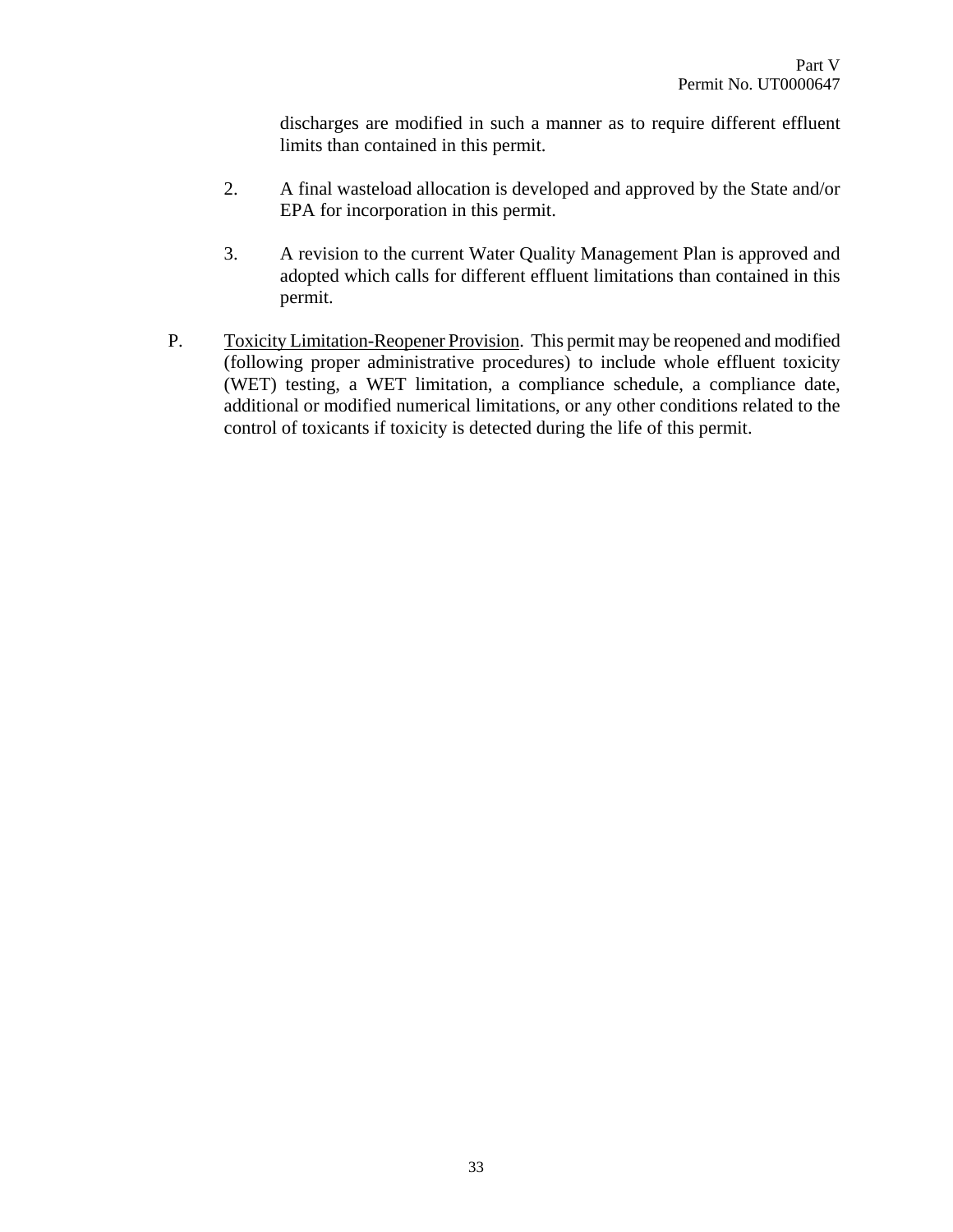# VI. DEFINITIONS

- 1. The "30-day (and monthly) average" is the arithmetic average of all samples collected during a consecutive 30-day period or calendar month, whichever is applicable.
- 2. The "7-day (and weekly) average" is the arithmetic average of all samples collected during a consecutive 7-day period or calendar week, whichever is applicable. The calendar week, which begins on Sunday and ends on Saturday, shall be used for purposes of reporting self-monitoring data on discharge monitoring report forms. Weekly averages shall be calculated for all calendar weeks with Saturdays in the month. If a calendar week overlaps two months (i.e., the Sunday is in one month and the Saturday in the following month), the weekly average calculated for that calendar week shall be included in the data for the month that contains Saturday.
- 3. "Daily Maximum" (Daily Max.) is the maximum value allowable in any single sample or instantaneous measurement.
- 4. A "grab" sample, for monitoring requirements, is defined as a single "dip and take" sample collected at a representative point in the discharge stream.
- 5. An "instantaneous" measurement, for monitoring requirements, is defined as a single reading, observation, or measurement.
- 6. "Upset," means an exceptional incident in which there is unintentional and temporary noncompliance with technology-based permit effluent limitations because of factors beyond the reasonable control of the permittee. An upset does not include noncompliance to the extent caused by operational error, improperly designed treatment facilities, inadequate treatment facilities, lack of preventative maintenance, or careless or improper operation.
- 7. "Bypass," means the diversion of waste streams from any portion of a treatment facility.
- 8. "Severe Property Damage," means substantial physical damage to property, damage to the treatment facilities which causes them to become inoperable, or substantial and permanent loss of natural resources which can reasonably be expected to occur in the absence of a bypass. Severe property damage does not mean economic loss caused by delays in production.
- 9. "Executive Secretary," means Executive Secretary of the Utah Water Quality Board.
- 10. "EPA," means the United States Environmental Protection Agency.
- 11. "Act," means the *Utah Water Quality Act*.